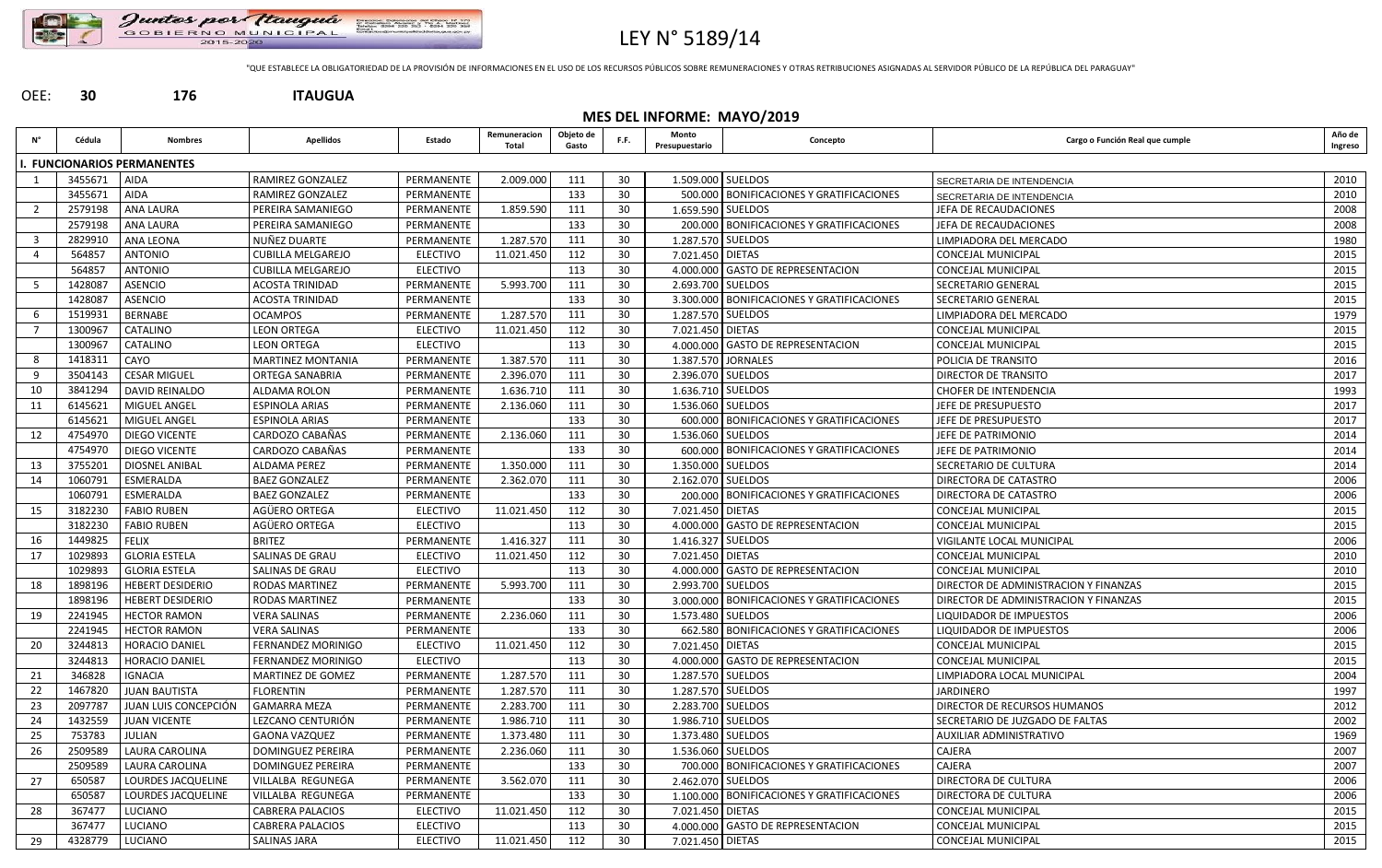|                 | 4328779 | LUCIANO                 | <b>SALINAS JARA</b>    | <b>ELECTIVO</b> |            | 113 | 30              |                   | 4.000.000 GASTO DE REPRESENTACION            | <b>CONCEJAL MUNICIPAL</b>                          | 2015 |
|-----------------|---------|-------------------------|------------------------|-----------------|------------|-----|-----------------|-------------------|----------------------------------------------|----------------------------------------------------|------|
| 30 <sub>o</sub> | 2103146 | <b>LUIS ALBERTO</b>     | <b>ALVAREZ ISASI</b>   | PERMANENTE      | 3.662.070  | 111 | 30 <sup>°</sup> | 2.162.070 SUELDOS |                                              | <b>ENCARGADO DE DOC</b>                            | 2006 |
|                 | 2103146 | <b>LUIS ALBERTO</b>     | <b>ALVAREZ ISASI</b>   | PERMANENTE      |            | 133 | 30              |                   | 1.500.000   BONIFICACIONES Y GRATIFICACIONES | <b>ENCARGADO DE DOC</b>                            | 2006 |
| 31              | 1551213 | <b>LUIS GONZAGA</b>     | <b>TORRES ALFONSO</b>  | PERMANENTE      | 2.362.070  | 111 | 30              | 2.162.070 SUELDOS |                                              | <b>AUXILIAR DE TRANSITO</b>                        | 2007 |
|                 | 1551213 | <b>LUIS GONZAGA</b>     | <b>TORRES ALFONSO</b>  | PERMANENTE      |            | 133 | 30              |                   | 200.000 BONIFICACIONES Y GRATIFICACIONES     | <b>AUXILIAR DE TRANSITO</b>                        | 2007 |
| 32              | 3718511 | MARIO GUSTAVO           | ORTIZ BOGARIN          | <b>ELECTIVO</b> | 11.021.450 | 112 | 30              | 7.021.450 DIETAS  |                                              | <b>CONCEJAL MUNICIPAL</b>                          | 2015 |
|                 | 3718511 | MARIO GUSTAVO           | ORTIZ BOGARIN          | <b>ELECTIVO</b> |            | 113 | 30              |                   | 4.000.000 GASTO DE REPRESENTACION            | CONCEJAL MUNICIPAL                                 | 2015 |
| 33              | 1769540 | MIGUEL ANGEL            | <b>MEZA ACOSTA</b>     | <b>ELECTIVO</b> | 13.751.100 | 112 | 30              | 5.183.100 DIETAS  |                                              | INTENDENTE MUNICIPAL 2015/2020                     | 2015 |
|                 | 1769540 | MIGUEL ANGEL            | <b>MEZA ACOSTA</b>     | <b>ELECTIVO</b> |            | 133 | 30              |                   | 4.000.000 BONIFICACIONES Y GRATIFICACIONES   | INTENDENTE MUNICIPAL 2015/2020                     | 2015 |
|                 | 1769540 | MIGUEL ANGEL            | <b>MEZA ACOSTA</b>     | <b>ELECTIVO</b> |            | 113 | 30              |                   | 4.568.000 GASTO DE REPRESENTACION            | INTENDENTE MUNICIPAL 2015/2020                     | 2015 |
| 34              | 1291426 | <b>MIRIAN VIOLETA</b>   | <b>SALINAS SOSA</b>    | <b>ELECTIVO</b> | 11.021.450 | 112 | 30              | 7.021.450 DIETAS  |                                              | <b>CONCEJAL MUNICIPAL</b>                          | 2010 |
|                 | 1291426 | MIRIAN VIOLETA          | SALINAS SOSA           | <b>ELECTIVO</b> |            | 113 | 30              |                   | 4.000.000 GASTO DE REPRESENTACION            | <b>CONCEJAL MUNICIPAL</b>                          | 2010 |
| 35              | 6616571 | MIRNA ELIZABETH         | RODAS ALCARAZ          | PERMANENTE      | 1.400.370  | 111 | 30              | 1.400.370 SUELDOS |                                              | SECRETARIA DE DIRECCION DE SALUBRIDAD E HIGIENE    | 2014 |
| 36              | 5401266 | NOELIA TERESITA         | SANTACRUZ BOGARIN      | PERMANENTE      | 1.490.000  | 111 | 30              | 1.390.000 SUELDOS |                                              | SECRETARIA DE LA DIRECCION DE RECURSOS HUMANOS     | 2014 |
|                 | 5401266 | NOELIA TERESITA         | SANTACRUZ BOGARIN      | PERMANENTE      |            | 133 | 30              |                   | 100.000   BONIFICACIONES Y GRATIFICACIONES   | SECRETARIA DE LA DIRECCION DE RECURSOS HUMANOS     | 2014 |
| 37              | 3994625 | NORMA BEATRIZ           | NUÑEZ SALDIVAR         | PERMANENTE      | 1.500.000  | 111 | 30              | 1.500.000 SUELDOS |                                              | SECRETARIA DE DIRECCION DE SALUBRIDAD E HIGIENE    | 2016 |
| 38              | 1738363 | ODULIO                  | <b>OJEDA GIMENEZ</b>   | PERMANENTE      | 1.375.777  | 111 | 30              | 1.375.777 SUELDOS |                                              | SERENO DEPARTAMENTO OPERATIVO DE TRANSITO          | 2007 |
| 39              | 1527261 | <b>OSCAR ESTANISLAO</b> | <b>GONZALEZ VERA</b>   | PERMANENTE      | 2.396.070  | 111 | 30              | 2.396.070 SUELDOS |                                              | JEFE DE APREMIOS                                   | 1997 |
| 40              | 1173239 | <b>RAMON</b>            | <b>CARBALLO BRITEZ</b> | PERMANENTE      | 1.416.327  | 111 | 30              | 1.416.327 SUELDOS |                                              | <b>SERENO MUNICIPAL</b>                            | 2017 |
| 41              | 1261454 | <b>RAMON</b>            | CARDOZO CAMPUZANO      | <b>ELECTIVO</b> | 11.021.450 | 112 | 30              | 7.021.450 DIETAS  |                                              | <b>CONCEJAL MUNICIPAL</b>                          | 2010 |
|                 | 1261454 | <b>RAMON</b>            | CARDOZO CAMPUZANO      | <b>ELECTIVO</b> |            | 113 | 30              |                   | 4.000.000 GASTO DE REPRESENTACION            | CONCEJAL MUNICIPAL                                 | 2010 |
| 42              | 1111724 | <b>RAMONA</b>           | DURE CABAÑAS           | PERMANENTE      | 2.162.070  | 111 | 30              | 2.162.070 SUELDOS |                                              | ASESORA DIRECCION DE DIRECCION DE RECURSOS HUMANOS | 2002 |
| 43              | 1988591 | <b>ROLANDO DAVID</b>    | <b>GIMENEZ ESCURRA</b> | PERMANENTE      | 2.761.960  | 111 | 30              | 2.761.960 SUELDOS |                                              | <b>JUEZ DE FALTAS</b>                              | 2016 |
| 44              | 3545086 | <b>RUBEN ANTONIO</b>    | <b>MORINIGO ORREGO</b> | PERMANENTE      | 3.012.070  | 111 | 30              | 2.662.070 SUELDOS |                                              | SECRETARIO GENERAL JUNTA MUNICIPAL                 | 2003 |
|                 | 3545086 | <b>RUBEN ANTONIO</b>    | <b>MORINIGO ORREGO</b> | PERMANENTE      |            | 133 | 30              |                   | 350.000 BONIFICACIONES Y GRATIFICACIONES     | SECRETARIO GENERAL JUNTA MUNICIPAL                 | 2003 |
| 45              | 3335705 | <b>RUTH NATALIA</b>     | RIVEROS RIQUELME       | PERMANENTE      | 1.959.000  | 111 | 30              | 1.959.000 SUELDOS |                                              | AUXILIAR ADMINISTRATIVO DE LA JUNTA MUNICIPAL      | 2010 |
| 46              | 4171300 | <b>SANDRA ELIZABETH</b> | CABAÑAS GALEANO        | PERMANENTE      | 1.287.570  | 111 | 30              | 1.287.570 SUELDOS |                                              | AUXILIAR DE DIRECCIÓN DE TRANSITO                  | 2008 |
| 47              | 1990586 | <b>TOMAS</b>            | <b>RUIZ ROA</b>        | PERMANENTE      | 1.337.570  | 111 | 30              | 1.337.570 SUELDOS |                                              | INSPECTOR DE MATADERÍA                             | 2007 |
| 48              | 1092187 | <b>TOMAS ANTONIO</b>    | MORINIGO GUERRERO      | <b>ELECTIVO</b> | 11.021.450 | 112 | 30              | 7.021.450 DIETAS  |                                              | <b>CONCEJAL MUNICIPAL</b>                          | 2015 |
|                 | 1092187 | <b>TOMAS ANTONIO</b>    | MORINIGO GUERRERO      | <b>ELECTIVO</b> |            | 113 | 30              |                   | 4.000.000 GASTO DE REPRESENTACION            | CONCEJAL MUNICIPAL                                 | 2015 |
| 49              | 1450866 | <b>VICTORINO</b>        | ORTEGA                 | PERMANENTE      | 1.287.570  | 111 | 30              | 1.287.570 SUELDOS |                                              | <b>ENCARGADO DE DEPOSITO</b>                       | 1997 |
| 50              | 876164  | <b>WILFRIDO</b>         | DELGADO ROMERO         | <b>ELECTIVO</b> | 11.021.450 | 112 | 30              | 7.021.450 DIETAS  |                                              | <b>CONCEJAL MUNICIPAL</b>                          | 2010 |
|                 | 876164  | <b>WILFRIDO</b>         | DELGADO ROMERO         | <b>ELECTIVO</b> |            | 113 | 30              |                   | 4.000.000 GASTO DE REPRESENTACION            | CONCEJAL MUNICIPAL                                 | 2010 |
| 51              | 2918459 | <b>WILMA</b>            | ACUÑA MIRANDA          | PERMANENTE      | 3.666.110  | 111 | 30              | 2.016.110 SUELDOS |                                              | <b>TESORERA</b>                                    | 2007 |
|                 | 2918459 | <b>WILMA</b>            | ACUÑA MIRANDA          | PERMANENTE      |            | 133 | 30              |                   | 1.650.000 BONIFICACIONES Y GRATIFICACIONES   | <b>TESORERA</b>                                    | 2007 |

### 228.590.321

#### **II. PERSONAL CONTRATADO**

|    | 5137103 | <b>ALCIDES EMMANUEL</b> | JARA RODRIGUEZ            | <b>CONTRATADO</b> | 450.000   | 144 | 30 |  | 450.000 JORNALES                     | <b>AUXILIAR DE GUITARRA</b>                               | 2018 |
|----|---------|-------------------------|---------------------------|-------------------|-----------|-----|----|--|--------------------------------------|-----------------------------------------------------------|------|
|    | 6377875 | ALDO                    | <b>ACOSTA VEGA</b>        | CONTRATADO        | 1.500.000 | 144 | 30 |  | 1.500.000 JORNALES                   | CHOFER DE CAMION VOLQUETE                                 | 2015 |
|    | 4752712 | ALDO ISAAC              | <b>RODRIGUEZ ORTIZ</b>    | CONTRATADO        | 1.380.000 | 144 | 30 |  | 1.380.000 JORNALES                   | I INSPECTOR DE TRANSITO                                   | 2018 |
|    | 1125750 | ALFREDO                 | MEDINA LOPEZ              | CONTRATADO        | 4.300.000 | 145 | 30 |  | 4.300.000   HONORARIOS PROFESIONALES | l ASESOR EXTERNO                                          | 2016 |
|    | 1175896 | AMADO                   | <b>FERNANDEZ SANABRIA</b> | CONTRATADO        | 1.160.000 | 144 |    |  | 1.160.000 JORNALES                   | NOTIFICADOR DE DIRCCIÓN DE SALUBRIDAD E HIGIENE           | 2001 |
|    | 7368308 | <b>LANALIA NOEMI</b>    | l FERREIRA AGUILERA       | <b>CONTRATADO</b> | 800.000   | 144 |    |  | 800.000 JORNALES                     | l GUIA MUSEO PARROQUIAL VIRGEN DEL ROSARIO                | 2016 |
|    | 2301762 | LANA ZUNILDA            | l ARZAMENDIA BAEZ         | <b>CONTRATADO</b> | 250.000   | 144 |    |  | 250.000 JORNALES                     | l PROFESORA DE ZUMBA                                      | 2019 |
|    | 1396710 | <b>ANDRES</b>           | <b>MANCUELLO</b>          | CONTRATADO        | 1.350.000 | 144 | 30 |  | 1.350.000 JORNALES                   | <b>ELECTRICISTA</b>                                       | 2006 |
|    | 1035413 | <b>ANDRES ABELINO</b>   | <b>CASTILLO</b>           | CONTRATADO        | 2.200.000 | 144 | 30 |  | 2.200.000 JORNALES                   | l CHOFER RETROEXCAVADORA                                  | 2008 |
|    | 3711339 | <b>ANDRES SABINO</b>    | <b>ZORRILLA GAMARRA</b>   | <b>CONTRATADO</b> | 450.000   | 144 |    |  | 450.000 JORNALES                     | PROFESOR DEL CENTRO COMUNITARIO DEL ARTE DE ALDAMA CAÑADA | 2014 |
|    | 4845025 | <b>ANGEL RAMON</b>      | <b>RIVEROS</b>            | CONTRATADO        | 1.380.000 | 144 | 30 |  | 1.380.000 JORNALES                   | I INSPECTOR DE TRANSITO                                   | 2016 |
|    | 527457  | <b>ANTONIA</b>          | I SERVIAN NEDINA          | <b>CONTRATADO</b> | 1.200.000 | 144 | 30 |  | 1.200.000 JORNALES                   | COCINERA DE LA ESCUELA BÁSICA Nº 1019 ESPIRITU SANTO      | 2017 |
| 13 | 1425163 | <b>ANTONIO DEMETRIO</b> | <b>AGUILAR</b>            | CONTRATADO        | 2.500.000 | 144 | 30 |  | 2.500.000 JORNALES                   | ENCARGADO DE MANTENIMIENTO VIAL                           | 2015 |
|    | 1995142 | ANUNCIO                 | <b>FERREIRA SALINAS</b>   | CONTRATADO        | 1.500.000 | 144 | 30 |  | 1.500.000 JORNALES                   | l ENCARGADO DEL CEMENTERIO                                | 2006 |
|    |         |                         |                           |                   |           |     |    |  |                                      |                                                           |      |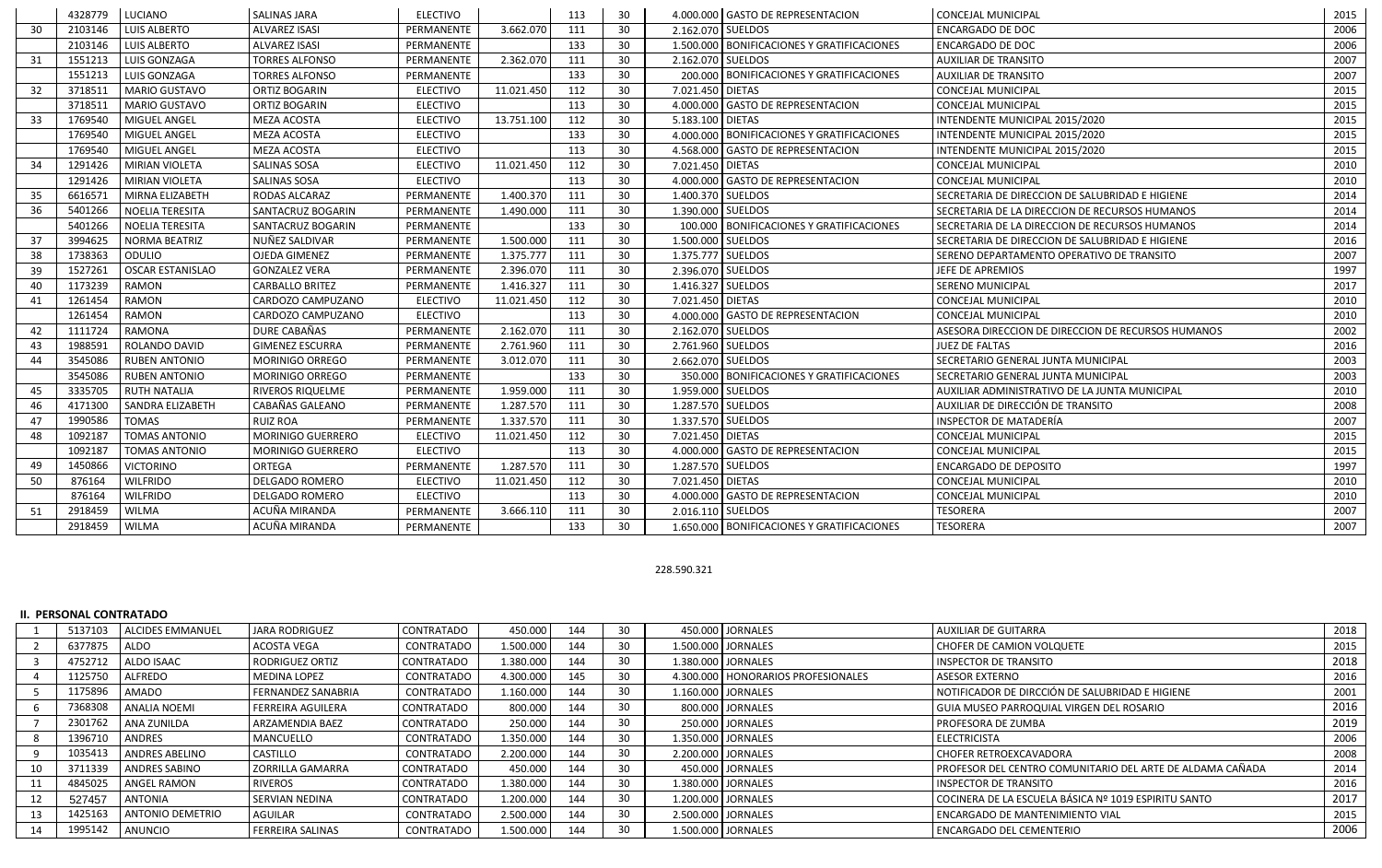| 15              | 2547295            | ARMINDA                               | <b>ACOSTA RIVEROS</b>          | CONTRATADO                             | 1.625.000              | 144        | 30       |                                          | 1.625.000 JORNALES                   | PERSONAL DE LA CUARILLA MUNICIPAL                                      | 2012         |
|-----------------|--------------------|---------------------------------------|--------------------------------|----------------------------------------|------------------------|------------|----------|------------------------------------------|--------------------------------------|------------------------------------------------------------------------|--------------|
| 16              | 3019326            | <b>ARNALDO CRISTINO</b>               | <b>DIAZ BOBADILLA</b>          | <b>CONTRATADO</b>                      | 1.380.000              | 144        | 30       | 1.380.000 JORNALES                       |                                      | <b>INSPECTOR DE TRANSITO</b>                                           | 2015         |
| 17              | 2093968            | <b>ATANASIO</b>                       | <b>GONZALEZ RUIZ DIAZ</b>      | CONTRATADO                             | 1.420.000              | 144        | 30       | 1.420.000 JORNALES                       |                                      | VIGILANTE DEL CENTRO CULTURAL                                          | 2006         |
| 18              | 1723069            | <b>AUGUSTO SABINO</b>                 | BAEZ                           | CONTRATADO                             | 1.625.000              | 144        | 30       | 1.625.000 JORNALES                       |                                      | PERSONAL DE LA CUADRILLA MUNICIPAL                                     | 2017         |
| 19              | 1630337            | AURELIA                               | <b>LOPEZ</b>                   | <b>CONTRATADO</b>                      | 1.625.000              | 144        | 30       | 1.625.000 JORNALES                       |                                      | PERSONAL DE LA CUARILLA MUNICIPAL                                      | 2008         |
| 20              | 2166986            | BERNARDINO                            | CANDIA                         | <b>CONTRATADO</b>                      | 1.625.000              | 144        | 30       | 1.625.000 JORNALES                       |                                      | PERSONAL DE LA CUARILLA MUNICIPAL                                      | 2001         |
| 21              | 2387158            | BERNARDINO                            | <b>OJEDA</b>                   | <b>CONTRATADO</b>                      | 1.388.800              | 144        | 30       |                                          | 1.388.800 JORNALES                   | VIGILANTE DEL CENTRO CULTURAL                                          | 2001         |
| 22              | 3426496            | <b>BLANCA CELINA</b>                  | <b>FLEITAS DE GAONA</b>        | <b>CONTRATADO</b>                      | 1.350.000              | 144        | 30       | 1.350.000 JORNALES                       |                                      | COCINERA ESCUELA CONCEPCION LEYES DE CHAVEZ                            | 2014         |
| 23              | 4672918            | <b>BLANCA JUSTINA</b>                 | LOPEZ DE SANTACRUZ             | CONTRATADO                             | 2.000.000              | 144        | 30       |                                          | 2.000.000 JORNALES                   | ENCARGADA DE LA SECRETARIA DE LA MUJER                                 | 2016         |
| 24              | 5784480            | <b>BLAS HERMINIO</b>                  | CARDOZO AMARILLA               | <b>CONTRATADO</b>                      | 1.600.000              | 144        | 30       | 1.600.000 JORNALES                       |                                      | <b>CAJERO</b>                                                          | 2013         |
| 25              | 5379991<br>2217811 | <b>BRUNA YGNACIA</b><br><b>CARLOS</b> | VEGA<br><b>ALFONSO CACERES</b> | <b>CONTRATADO</b>                      |                        | 144<br>144 | 30<br>30 |                                          | <b>JORNALES</b>                      | PROFESOR DEL CENTRO COMUNITARIO DE ALDAMA CAÑADA                       | 2010         |
| 26<br>27        | 1810981            | <b>CARLOS ALBERTO</b>                 | <b>ESPINOLA</b>                | <b>CONTRATADO</b><br><b>CONTRATADO</b> | 1.625.000<br>1.460.000 | 144        | 30       | 1.625.000 JORNALES<br>1.460.000 JORNALES |                                      | PERSONAL DE LA CUARILLA MUNICIPAL<br>SERENO CICLOVIA MUNICIPAL         | 2010<br>2006 |
| 28              | 7020470            | <b>CARLOS ALBERTO</b>                 | MUÑOZ GALARZA                  | CONTRATADO                             | 1.625.000              | 144        | 30       | 1.625.000 JORNALES                       |                                      | PERSONAL DE LIMPIEZA                                                   | 2019         |
| 29              | 4866426            | <b>CARLOS ALCIDES</b>                 | <b>ECHEVERRIA CACERES</b>      | <b>CONTRATADO</b>                      | 500.000                | 144        | 30       |                                          | 500.000 JORNALES                     | GESTION COMUNICACIONAL GRAFICA DPTO DE CULTURA                         | 2018         |
| 30 <sup>°</sup> | 4947780            | <b>CARLOS AUGUSTO</b>                 | <b>ROMERO GAMARRA</b>          | <b>CONTRATADO</b>                      | 1.500.000              | 144        | 30       | 1.500.000 JORNALES                       |                                      | CHOFER DIRECCION DE ADMINISTRACIÓN                                     | 2012         |
| 31              | 1230922            | <b>CARLOS EDUARDO</b>                 | <b>RIVEROS OTERO</b>           | CONTRATADO                             | 1.500.000              | 144        | 30       | 1.500.000 JORNALES                       |                                      | ENCARGADO DE OFICINA DE ACCESO A INFORMACIONES PUBLICAS                | 2010         |
| 32              | 1257725            | CARLOS RUBÉN                          | <b>RIVEROS</b>                 | CONTRATADO                             | 1.625.000              | 144        | 30       | 1.625.000                                | <b>JORNALES</b>                      | PERSONAL DE LA CUARILLA MUNICIPAL                                      | 2006         |
| 33              | 2342498            | <b>CARLOS UBALDO</b>                  | SALINAS SOSA                   | CONTRATADO                             | 1.000.000              | 144        | 30       |                                          | 1.000.000 JORNALES                   | SERENO JUNTA MUNICIPAL                                                 | 2006         |
| 34              | 4694597            | <b>CARMEN DIANA</b>                   | <b>SERVIAN CENTURION</b>       | <b>CONTRATADO</b>                      | 1.180.000              | 144        | 30       | 1.180.000 JORNALES                       |                                      | SECRETARIA ASESORIA JURIDICA                                           | 2006         |
| 35              | 4689541            | <b>CATALINA</b>                       | FLEITAS PRESENTADO             | <b>CONTRATADO</b>                      | 1.200.000              | 144        | 30       | 1.200.000 JORNALES                       |                                      | AYUDANTE DE COCINA ESCUELA JUKYRYMI                                    | 2016         |
| 36              | 5540564            | CELINA MARIA                          | LEGUIZAMÓN CAMPUZAMO           | <b>CONTRATADO</b>                      | 400.000                | 144        | 30       |                                          | 400.000 JORNALES                     | PROFESORA AUXILIAR DEL CENTRO COMUNITARIO MUNICIPAL DE ARTE DE YVYRATY | 2018         |
| 37              | 2316677            | <b>CELSO</b>                          | DIAZ FLORENTÍN                 | <b>CONTRATADO</b>                      | 1.625.000              | 144        | 30       | 1.625.000                                | <b>JORNALES</b>                      | PERSONAL DELA CUADRILLA MUNICIPAL                                      | 2017         |
| 38              | 5631461            | <b>CESAR FIDEL</b>                    | <b>GONZALEZ GONZALEZ</b>       | CONTRATADO                             | 1.000.000              | 144        | 30       | 1.000.000 JORNALES                       |                                      | ORDENANZA DE LA JUNTA MUNICIPAL                                        | 2016         |
| 39              | 4993881            | <b>CESAR JESUS DAVID</b>              | <b>OJEDA MARTINEZ</b>          | <b>CONTRATADO</b>                      | 1.380.000              | 144        | 30       | 1.380.000 JORNALES                       |                                      | AGENTE MUNICIPAL DE TRANSITO                                           | 2017         |
| 40              | 2046148            | <b>CHISTIAN BIENVENIDO</b>            | CANTERO NUNEZ                  | <b>CONTRATADO</b>                      | 1.680.000              | 144        | 30       |                                          | 1.680.000 JORNALES                   | <b>INSPECTOR DE TRANSITO</b>                                           | 2016         |
|                 | 1129825            | <b>CLAUDELINA</b>                     |                                |                                        |                        | 144        | 30       |                                          | 1.200.000 JORNALES                   |                                                                        |              |
| 41              | 5615895            |                                       | <b>ROJAS DE RIVEROS</b>        | <b>CONTRATADO</b>                      | 1.200.000              |            | 30       |                                          |                                      | COCINERA DE LA ESCUELA PROF. ESTANISLAO ESPINOLA                       | 2014         |
| 42              |                    | <b>CRISTHIAN ADOLFO</b>               | MARIQUE                        | <b>CONTRATADO</b>                      | 1.625.000              | 144        |          | 1.625.000 JORNALES                       |                                      | PERSONAL DE LA CUADRILLA MUNICIPAL                                     | 2017         |
| 43              | 2098056            | <b>CRISTHIAN MILCIADES</b>            | OLMEDO GAONA                   | <b>CONTRATADO</b>                      | 1.456.000              | 144        | 30       |                                          | 1.456.000 JORNALES                   | SERENO DEL MERCADO MUNICIPAL                                           | 2006         |
| 44              | 4141026            | <b>CHRISTIAN EMILIANO</b>             | ENCINA CANTERO                 | <b>CONTRATADO</b>                      | 500.000                | 144        | 30       |                                          | 500.000 JORNALES                     | ENCARGADO DE TELECENTRO                                                | 2019         |
| 45              | 5013815            | <b>CRISTINA</b>                       | ORTIZ                          | <b>CONTRATADO</b>                      | 1.200.000              | 144        | 30       |                                          | 1.200.000 JORNALES                   | COCINERA DE LA ESCUELA URUNDE'Y                                        | 2014         |
| 46              | 6548480            | <b>CYNTHIA MARINA</b>                 | <b>ESCOBAR VEGA</b>            | <b>CONTRATADO</b>                      | 1.380.000              | 144        | 30       | 1.380.000 JORNALES                       |                                      | <b>INSPECTOR DE TRANSITO</b>                                           | 2016         |
| 47              | 4212344            | <b>CYNTHIA RAMONA</b>                 | PEREZ ACOSTA                   | <b>CONTRATADO</b>                      | 1.478.000              | 144        | 30       |                                          | 1.478.000 JORNALES                   | <b>INSPECTOR DE TRANSITO</b>                                           | 2006         |
| 48              | 3861018            | <b>DAIHANA BEATRIZ</b>                | ZARZA VEGA                     | <b>CONTRATADO</b>                      | 950.000                | 144        | 30       |                                          | 950.000 JORNALES                     | AUXILIAR SECRETARIA ESCUELA DE TEATRO                                  | 2015         |
| 49              | 3983099            | <b>DAMYR FABIAN</b>                   | <b>FABIO PALACIOS</b>          | CONTRATADO                             | 800.000                | 144        | 30       | 800.000                                  | <b>JORNALES</b>                      | PROFESOR DE GUITARRA                                                   | 2011         |
| 50              | 2392439            | <b>DANELIA ROSALBA</b>                | <b>CACERES DE BAEZ</b>         | CONTRATADO                             | 1.650.000              | 144        | 30       |                                          | 1.650.000 JORNALES                   | ASISTENTE DE SECRETARIA DE ACCION SOCIAL                               | 2010         |
| 51              | 1256862            | <b>DANIEL</b>                         | PATIÑO GALEANO                 | CONTRATADO                             | 1.625.000              | 144        | 30       | 1.625.000 JORNALES                       |                                      | PERSONAL DE LA CUARILLA MUNICIPAL                                      | 2004         |
|                 | 1551577            | DEOLINDA RAMONA                       | <b>GIMENEZ BERKHOLTZ</b>       | <b>CONTRATADO</b>                      | 700.000                | 144        | 30       |                                          | 700.000 JORNALES                     | PROFESORA DEL CENTRO COMUNITARIO DEL ARTE DE ALDAMA CAÑADA             |              |
| 52              | 3323891            |                                       |                                |                                        |                        |            | 30       |                                          |                                      |                                                                        | 2011         |
| 53              |                    | <b>DERLIS JOAQUIN</b>                 | <b>CORREA OCAMPOS</b>          | CONTRATADO                             | 2.200.000              | 144        |          |                                          | 2.200.000 JORNALES                   | JEFE DE CATASTRO                                                       | 2001         |
| 54              | 3664625            | <b>DIEGO ARMANDO</b>                  | VILLAGRA ESPINOLA              | <b>CONTRATADO</b>                      | 1.100.000              | 144        | 30       |                                          | 1.100.000 JORNALES                   | AUXILIAR ADMINISTRATIVO DEL MERCADO MUNICIPAL                          | 2017         |
| 55              | 1563441            | <b>DOLLY ELIZABETH</b>                | <b>MORALES CABRERA</b>         | CONTRATADA                             | 2.200.000              | 145        | 30       |                                          | 2.200.000   HONORARIOS PROFESIONALES | AUDITORA INTERNA                                                       | 2018         |
| 56              | 868480             | <b>EDELMIRO</b>                       | CABAÑAS                        | CONTRATADO                             | 1.500.000              | 144        | 30       |                                          | 1.500.000 JORNALES                   | SERENO DEL AREA RECREATIVO DE ESTANZUELA                               | 2018         |
| 57              | 1223116            | EDUARDO                               | RAMIREZ                        | CONTRATADO                             | 2.650.000              | 144        | 30       |                                          | 2.650.000 JORNALES                   | <b>CHOFER MOTONIVELADORA</b>                                           | 2010         |
| 58              | 6263431            | <b>EDUARDO</b>                        | ALDANA ESCURRA                 | <b>CONTRATADO</b>                      | 1.380.000              | 144        | 30       |                                          | 1.380.000 JORNALES                   | <b>INSPECTOR DE TRANSITO</b>                                           | 2017         |
| 59              | 1823791            | <b>ELOISA</b>                         | CANDIA                         | CONTRATADO                             | 1.276.000              | 144        | 30       |                                          | 1.276.000 JORNALES                   | LIMPIADORA DE LA INSTITUCIÓN                                           | 2001         |
| 60              | 925860             | <b>ELVIRA</b>                         | MANCUELLO                      | CONTRATADO                             | 1.200.000              | 144        | 30       |                                          | 1.200.000 JORNALES                   | COCINERA DE LA ESCUELA URUNDE'Y                                        | 2015         |
| 61              | 1701557            | <b>EMILIANO</b>                       | <b>DIAZ</b>                    | <b>CONTRATADO</b>                      | 2.340.000              | 144        | 30       |                                          | 2.340.000 JORNALES                   | CHOFER CUADRILLA MUNICIPAL                                             | 2013         |
| 62              | 5421873            | <b>EMMANUEL</b>                       | <b>LOPEZ CORONEL</b>           | CONTRATADO                             | 1.625.000              | 144        | 30       |                                          | 1.625.000 JORNALES                   | PERSONAL DE LA CUARILLA MUNICIPAL                                      | 2016         |
|                 | 3690061            |                                       |                                |                                        |                        | 144        | 30       |                                          |                                      |                                                                        |              |
| 63              |                    | <b>ENRIQUE ALBERTO</b>                | <b>ESCOBAR OVELAR</b>          | CONTRATADO                             | 2.475.000              |            |          |                                          | 2.475.000 JORNALES                   | CONSULTORIA Y FORTALECIMIENTO DE LOS CENTROS COMUNITARIOS              | 2012         |
| 64              | 2072917            | <b>FAUSTO</b>                         | <b>GALEANO GUERRERO</b>        | CONTRATADO                             | 1.800.000              | 144        | 30       |                                          | 1.800.000 JORNALES                   | SEPULTURERO DEL CEMENTERIO MUNICIPAL                                   | 2001         |
| 65              | 1297237            | FEDERICO                              | MARECOS HERMOSILLA             | CONTRATADO                             | 1.800.000              | 145        | 30       |                                          | 1.800.000   HONORARIOS PROFESIONALES | ASESOR DEL DEPARTAMENTO DE CULTURA                                     | 2016         |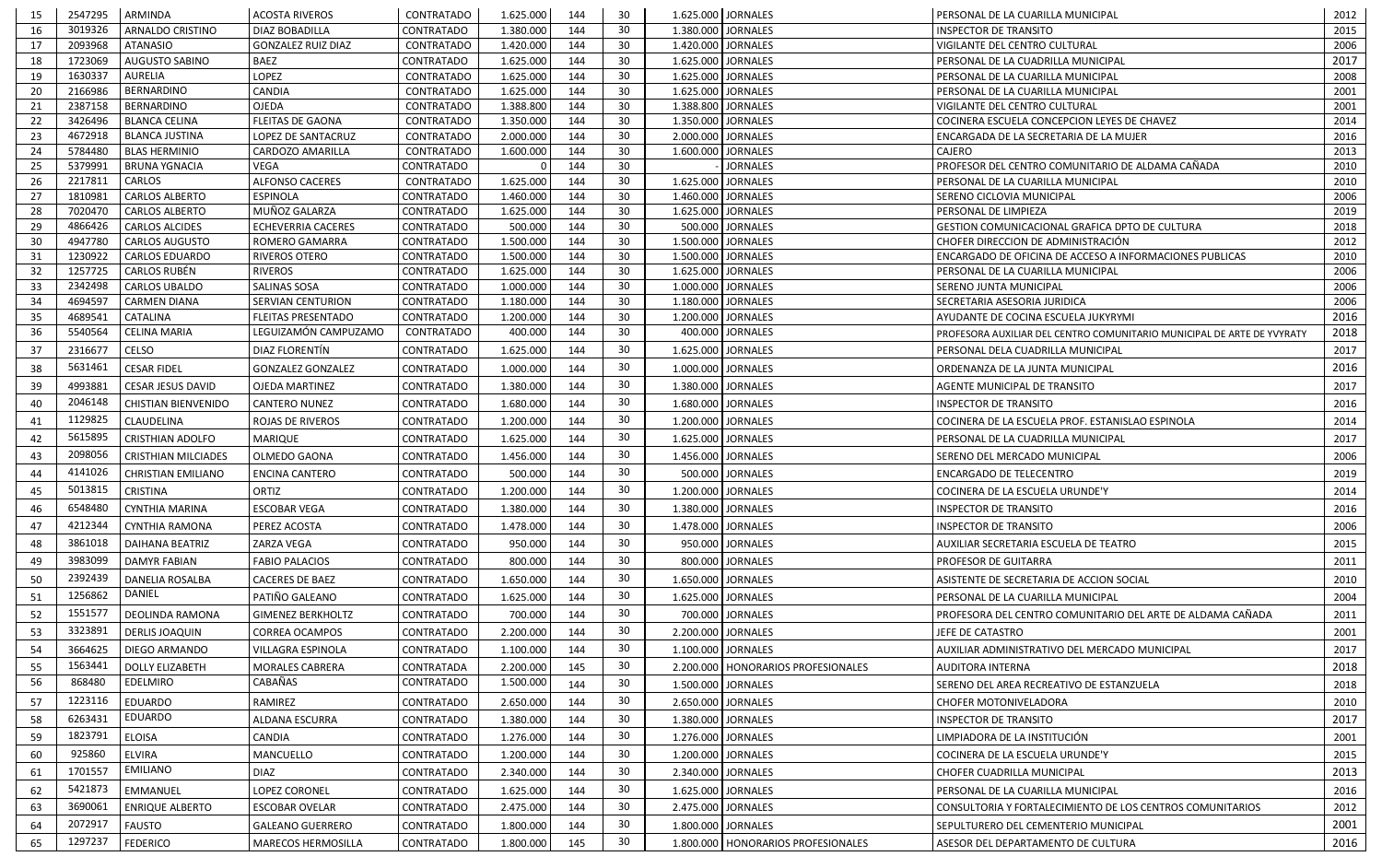| 439792<br>30<br><b>FELIX</b><br>67<br>350.000 JORNALES<br><b>FERREIRA MORINIGO</b><br>CONTRATADO<br>350.000<br>144<br>2016<br>PROFESOR AUXILIAR DE CORO MUNICIPAL DE LA TERCERA EDAD<br>1809865<br>30<br>2016<br><b>FIDEL</b><br>68<br>144<br>2.081.690 JORNALES<br>CONTRATADO<br>2.081.690<br><b>COLMAN GIMENEZ</b><br>PERSONAL DE LA CUADRILLA MUNICIPAL<br>1790789<br>30<br>2016<br>69<br><b>FIDELINA</b><br>144<br>RUIZ DIAZ ZARACHO<br>CONTRATADO<br>1.200.000<br>1.200.000   JORNALES<br>COCINERA DE LA ESCUELA BASICA Nº 6.660 VECINOS UNIDOS<br>1558227<br>30<br>2015<br>70<br><b>FLORIA</b><br>145<br>4.400.000<br>4.400.000   HONORARIOS PROFESIONALES<br>PIRIS AGUILERA<br><b>CONTRATADO</b><br>FISCALIZADORA DE OBRAS DE FONACIDE<br>2352462<br>30<br>2006<br>71<br>144<br><b>FRANCISCO JAVIER</b><br>1.245.000 JORNALES<br>MANCUELLO SAMANIEGO<br>CONTRATADO<br>1.245.000<br>NOTIFICADOR DE CATASTRO<br>5383061<br>30<br>72<br>144<br><b>FRANCISCO SANTIAGO</b><br>1.200.000<br>1.200.000 JORNALES<br>2018<br>LUGO MONTANIA<br>CONTRATADO<br>AUXILIAR ADMINISTRATIVO<br>3823511<br>30<br>2012<br>73<br>144<br><b>FREDY GABRIEL</b><br>1.200.000<br>1.200.000 JORNALES<br><b>TRINIDAD GONZALEZ</b><br>CONTRATADO<br>NOTIFICADOR DE RECAUDACIONES<br><b>GILBERTO</b><br>1247968<br>30<br>2001<br>74<br>144<br>CONTRATADO<br>1.625.000<br>1.625.000 JORNALES<br>SARACHO OVELAR<br>PERSONAL DE LA CUARILLA MUNICIPAL<br>GILL<br>1888963<br>30<br>75<br>2001<br>144<br>1.625.000 JORNALES<br>ALFONSO JARA<br>CONTRATADO<br>1.625.000<br>VIGILANTE DEL LOCAL MUNICIPAL<br><b>GLADIS</b><br>2091234<br>30<br>2014<br>144<br>76<br>1.350.000 JORNALES<br>COCINERA ESCUELA CONCEPCIÓN LEYES DE CHAVEZ<br><b>GONZALEZ DE RAMIREZ</b><br><b>CONTRATADO</b><br>1.350.000<br>30<br>77<br>2017<br><b>GLADYS ELIZABETH</b><br>1.200.000<br>144<br>1.200.000 JORNALES<br>COCINERA DE LA ESCUELA BÁSICA Nº 1019 ESPIRITU SANTO<br>1947556<br><b>CENTURION</b><br>CONTRATADO<br>3323239<br>30<br>2012<br>78<br>144<br>1.200.000 JORNALES<br><b>GLADYS ESTELA</b><br>ORTEGA DUARTE<br>CONTRATADO<br>1.200.000<br>CONSEJERA DE CODENI<br>4455573<br>30<br>2013<br>79<br><b>GLADYS ZUNILDA</b><br>CONTRATADO<br>1.200.000<br>144<br>1.200.000   JORNALES<br><b>TOLEDO BENITEZ</b><br>CONSEJERA DE CODENI<br><b>GLORIA RAMONA</b><br>2017<br>2189180<br>30<br>80<br>144<br>COCINERA ESCUELA CONCEPCIÓN LEYES DE CHAVEZ<br><b>ORTEGA SOLEY</b><br>CONTRATADA<br>1.200.000<br>1.200.000 JORNALES<br>2392469<br>30<br>2014<br>81<br><b>GLORIA ROSSANA</b><br>144<br>1.350.000 JORNALES<br>VELAZQUEZ G.<br>CONTRATADO<br>1.350.000<br>COCINERA ESCUELA JUKYRYMI<br>3750268<br>30<br>2014<br>82<br><b>GRACIELA</b><br>VAZQUEZ MIÑO<br>1.350.000<br>144<br>1.350.000 JORNALES<br>CONTRATADO<br>COCINERA ESCUELA PROF. ESTANISLAO ESPINOLA<br>30<br>3819310<br>2014<br>83<br><b>GRACIELA</b><br>PRESENTADO<br>144<br>1.200.000 JORNALES<br>CONTRATADO<br>1.200.000<br>AYUDANTE DE COCINA ESCUELA JUKYRYMI<br>30<br>2017<br>84<br>5625542<br>1.000.000 JORNALES<br><b>GUADALUPE CATALINA</b><br>CONTRATADO<br>1.000.000<br>144<br>FERNANDEZ<br>GUIA MUSEO PARROQUIAL VIRGEN DEL ROSARIO<br>1132395<br>30<br>2006<br>85<br>144<br><b>GUSTAVO JAVIER</b><br>1.496.000<br>1.496.000 JORNALES<br><b>CRECHI CORONEL</b><br>CONTRATADO<br>SERENO JUNTA MUNICIPAL<br><b>GUSTAVO JAVIER</b><br>6529318<br>30<br>86<br>2017<br>SALINAS TRINIDAD<br>CONTRATADO<br>1.200.000<br>144<br>1.200.000   JORNALES<br>AUXILIAR DE LA DIRECCION DE SALUBRIDAD E HIGUIENE<br><b>HECTOR AMADO</b><br>2987093<br>30<br>2017<br>87<br>144<br>1.625.000 JORNALES<br>CONTRATADO<br>1.625.000<br>CARDOZO LEGUIZAMON<br>PERSONAL DE LA CUARILLA MUNICIPAL<br><b>HECTOR VIDAL</b><br>2100335<br>30<br>2016<br>88<br>144<br><b>MEDINA</b><br>CONTRATADO<br>1.625.000<br>1.625.000 JORNALES<br>PERSONAL DE LA CUARILLA MUNICIPAL<br>4783445<br>30<br>89<br><b>HERNAN</b><br>144<br>800.000 JORNALES<br><b>BAEZ GUERRERO</b><br>800.000<br>2012<br>CONTRATADO<br>PROFESOR DE GUITARRA<br>5312526<br>30<br>2016<br>90<br><b>HERNAN</b><br>144<br>1.625.000 JORNALES<br><b>MERELES CARDOZO</b><br>CONTRATADO<br>1.625.000<br>PERSONAL DE LA CUARILLA MUNICIPAL<br>818645<br>30<br>2006<br>91<br><b>HIGINIO</b><br><b>BRITOS BAREIRO</b><br>CONTRATADO<br>1.400.000<br>144<br>1.400.000   JORNALES<br>ENCARGADO DE BIBLIOTECA DEL CENTRO CULTURAL<br>4186782<br>30<br>92<br><b>HUGO FRANCISCO</b><br>144<br>CONTRATADO<br>1.250.000<br>1.250.000 JORNALES<br>2012<br><b>CABRERA ORTEGA</b><br>PROFESOR DEL TALLER DE TEATRO<br><b>HUGO JAVIER</b><br>4385687<br>30<br>2006<br>93<br>144<br>1.625.000 JORNALES<br>ZORRILLA<br>CONTRATADO<br>1.625.000<br>PERSONAL DE LA CUARILLA MUNICIPAL<br><b>INOCENCIO</b><br>2177322<br>30<br>1979<br>94<br><b>GAONA</b><br>144<br>1.625.000 JORNALES<br>CONTRATADO<br>1.625.000<br>PERSONAL DE LA CUARILLA MUNICIPAL<br>30<br>2016<br>7897024<br>95<br><b>ISAAC EMANUEL</b><br>RIVEROS BRITEZ<br>CONTRATADO<br>144<br>500.000 JORNALES<br>500.000<br>AYUDANTE DE VIGILANCIA DE LA PLAZA MARTIN DE BARUA<br><b>ISABELINO</b><br>1754829<br>30<br>96<br>CABAÑAS BAREIRO<br>1.625.000 JORNALES<br>2006<br>CONTRATADO<br>1.625.000<br>144<br>PERSONAL DE LA CUARILLA MUNICIPAL<br><b>ISIDRO</b><br>781016<br>30<br>2008<br>97<br>RAMIREZ<br>CONTRATADO<br>144<br>1.625.000 JORNALES<br>1.625.000<br>PERSONAL DE LA CUARILLA MUNICIPAL<br>4633034<br>30<br>98<br><b>ISRAEL</b><br>2012<br>144<br>1.500.000 JORNALES<br><b>COLMAN RIQUELME</b><br>CONTRATADO<br>1.500.000<br>CHOFER DE CAMION VOLQUETE<br>5479144<br>30<br>2006<br>99<br>JESSICA ANDREA<br>144<br>1.150.000 JORNALES<br>ALONSO ALMADA<br>CONTRATADO<br>1.150.000<br>SECRETARIA DEL DPTO. DE AGRICULTURA<br><b>JOAQUIN</b><br>4099219<br>30<br>2018<br>100<br>AGUAYO<br>144<br><b>JORNALES</b><br>CONTRATADO<br>PROFESOR DEL CENTRO COMUNITARIO MUNICIPAL DE ARTE DE YVYRATY<br>5216443<br>30<br>2012<br><b>JOB DANIEL</b><br>101<br>144<br>1.610.000 JORNALES<br><b>BORDA RODRIGUEZ</b><br>CONTRATADO<br>1.610.000<br>AUXILIAR DE ADMINISTRATIVO DE LA JUNTA MUNICIPAL<br>4812502<br>30<br>2018<br>102<br><b>JOSÉ ANTONIO</b><br>144<br>1.380.000 JORNALES<br>SÁNCHEZ MARTINEZ<br>CONTRATADO<br>1.380.000<br><b>INSPECTOR DE TRANSITO</b><br>4257617<br>30<br>2014<br>103<br>JOSE DE LOS SANTOS<br>1.334.000<br>1.334.000 JORNALES<br><b>BELOTTO BRITEZ</b><br>CONTRATADO<br>144<br>SERENO MERCADO MUNICIPAL<br>2928069<br>2006<br><b>JOSÉ LUIS</b><br>30<br>104<br>144<br>CONTRATADO<br>1.625.000<br>1.625.000   JORNALES<br><b>FERREIRA SALINAS</b><br>PERSONAL DE LA CUARILLA MUNICIPAL<br>3709771<br>30<br>2010<br><b>JOSÉ LUIS</b><br>105<br>144<br>800.000 JORNALES<br><b>GONZALEZ BARBOTE</b><br>CONTRATADO<br>800.000<br>ENCARGADO DE TELECENTRO<br>2498038<br>30<br>2011<br>106<br><b>JOSEFINA</b><br>1.290.000<br>144<br>1.290.000 JORNALES<br><b>GONZALEZ VERA</b><br>CONTRATADO<br>SECRETARIA DE INTENDENCIA<br>1282795<br>30<br>2018<br>107<br>CONTRATADO<br>144<br><b>JORNALES</b><br><b>JUAN BAUTISTA</b><br>RIVEROS RODAS<br>PROFESOR DE GUARANI DE LA ESCUELA DE TEATRO<br>4647534<br>30<br>2010<br>108<br><b>JUAN GABRIEL</b><br>1.200.000<br>144<br>1.200.000 JORNALES<br>ZARATE GONZALEZ<br>CONTRATADO<br>AUXILIAR DE LA DIRECCION DE CATASTRO<br>30<br>109<br>144<br>2018<br>2339552<br><b>JUAN IGNACIO</b><br>SERVIAN<br>CONTRATADO<br>1.500.000<br>1.500.000 JORNALES<br>CHOFER DEL CAMION VOLQUETE<br>5196321<br>30<br>2017<br>JUAN JOSÉ ANTONIO<br>110<br>144<br>1.080.000 JORNALES<br>ESCURRA<br>CONTRATADO<br>1.080.000<br>AUXILIAR DE RECURSOS HUMANOS<br>1666928<br>30<br>144<br>111<br><b>JUAN OBDULIO</b><br>2010<br>DIAZ DOMINGUEZ<br>CONTRATADO<br>800.000<br>800.000 JORNALES<br>PROFESOR DE GUITARRA<br>4592890<br>30<br>2016<br>112<br><b>JUAN RAMON</b><br>144<br>1.500.000 JORNALES<br>AMARILLA LEGUIZAMON<br>CONTRATADO<br>1.500.000<br>PERSONAL DE LA CUADRILLA MUNICIPAL<br>JUANA CAROLINA<br>5630921<br>30 <sup>°</sup><br>2017<br>1.000.000 JORNALES<br>113<br>144<br><b>TORALES GONZALEZ</b><br>CONTRATADA<br>1.000.000<br>SECRETARIA DEL DEPARTAMENTO DE LA TERCERA EDAD | 66 | 2913774 | FELICIA | SERVIAN OJEDA | CONTRATADO | 1.000.000 | 144 | 30 | 1.000.000 JORNALES | LIMPIADORA DEL CENTRO CULTURAL | 2011 |
|-------------------------------------------------------------------------------------------------------------------------------------------------------------------------------------------------------------------------------------------------------------------------------------------------------------------------------------------------------------------------------------------------------------------------------------------------------------------------------------------------------------------------------------------------------------------------------------------------------------------------------------------------------------------------------------------------------------------------------------------------------------------------------------------------------------------------------------------------------------------------------------------------------------------------------------------------------------------------------------------------------------------------------------------------------------------------------------------------------------------------------------------------------------------------------------------------------------------------------------------------------------------------------------------------------------------------------------------------------------------------------------------------------------------------------------------------------------------------------------------------------------------------------------------------------------------------------------------------------------------------------------------------------------------------------------------------------------------------------------------------------------------------------------------------------------------------------------------------------------------------------------------------------------------------------------------------------------------------------------------------------------------------------------------------------------------------------------------------------------------------------------------------------------------------------------------------------------------------------------------------------------------------------------------------------------------------------------------------------------------------------------------------------------------------------------------------------------------------------------------------------------------------------------------------------------------------------------------------------------------------------------------------------------------------------------------------------------------------------------------------------------------------------------------------------------------------------------------------------------------------------------------------------------------------------------------------------------------------------------------------------------------------------------------------------------------------------------------------------------------------------------------------------------------------------------------------------------------------------------------------------------------------------------------------------------------------------------------------------------------------------------------------------------------------------------------------------------------------------------------------------------------------------------------------------------------------------------------------------------------------------------------------------------------------------------------------------------------------------------------------------------------------------------------------------------------------------------------------------------------------------------------------------------------------------------------------------------------------------------------------------------------------------------------------------------------------------------------------------------------------------------------------------------------------------------------------------------------------------------------------------------------------------------------------------------------------------------------------------------------------------------------------------------------------------------------------------------------------------------------------------------------------------------------------------------------------------------------------------------------------------------------------------------------------------------------------------------------------------------------------------------------------------------------------------------------------------------------------------------------------------------------------------------------------------------------------------------------------------------------------------------------------------------------------------------------------------------------------------------------------------------------------------------------------------------------------------------------------------------------------------------------------------------------------------------------------------------------------------------------------------------------------------------------------------------------------------------------------------------------------------------------------------------------------------------------------------------------------------------------------------------------------------------------------------------------------------------------------------------------------------------------------------------------------------------------------------------------------------------------------------------------------------------------------------------------------------------------------------------------------------------------------------------------------------------------------------------------------------------------------------------------------------------------------------------------------------------------------------------------------------------------------------------------------------------------------------------------------------------------------------------------------------------------------------------------------------------------------------------------------------------------------------------------------------------------------------------------------------------------------------------------------------------------------------------------------------------------------------------------------------------------------------------------------------------------------------------------------------------------------------------------------------------------------------------------------------------------------------------------------------------------------------------------------------------------------------------------------------------------------------------------------------------------------------------------------------------------------------------------------------------------------------------------------------------------------------------------------------------------------------------------------------------------------------------------------------------------------------------------------------------------------------------------------------------------------------------------------------------------------------------------------------------------------------------------------------------------------------------------------------------------------------------------------------------------------------------------------------------------------------------------------------------------------------------------------------------------------------------------------------------------------------------------------------------------------------------------------------------------------------------------------------------------|----|---------|---------|---------------|------------|-----------|-----|----|--------------------|--------------------------------|------|
|                                                                                                                                                                                                                                                                                                                                                                                                                                                                                                                                                                                                                                                                                                                                                                                                                                                                                                                                                                                                                                                                                                                                                                                                                                                                                                                                                                                                                                                                                                                                                                                                                                                                                                                                                                                                                                                                                                                                                                                                                                                                                                                                                                                                                                                                                                                                                                                                                                                                                                                                                                                                                                                                                                                                                                                                                                                                                                                                                                                                                                                                                                                                                                                                                                                                                                                                                                                                                                                                                                                                                                                                                                                                                                                                                                                                                                                                                                                                                                                                                                                                                                                                                                                                                                                                                                                                                                                                                                                                                                                                                                                                                                                                                                                                                                                                                                                                                                                                                                                                                                                                                                                                                                                                                                                                                                                                                                                                                                                                                                                                                                                                                                                                                                                                                                                                                                                                                                                                                                                                                                                                                                                                                                                                                                                                                                                                                                                                                                                                                                                                                                                                                                                                                                                                                                                                                                                                                                                                                                                                                                                                                                                                                                                                                                                                                                                                                                                                                                                                                                                                                                                                                                                                                                                                                                                                                                                                                                                                                                                                                                                                                                                                                                   |    |         |         |               |            |           |     |    |                    |                                |      |
|                                                                                                                                                                                                                                                                                                                                                                                                                                                                                                                                                                                                                                                                                                                                                                                                                                                                                                                                                                                                                                                                                                                                                                                                                                                                                                                                                                                                                                                                                                                                                                                                                                                                                                                                                                                                                                                                                                                                                                                                                                                                                                                                                                                                                                                                                                                                                                                                                                                                                                                                                                                                                                                                                                                                                                                                                                                                                                                                                                                                                                                                                                                                                                                                                                                                                                                                                                                                                                                                                                                                                                                                                                                                                                                                                                                                                                                                                                                                                                                                                                                                                                                                                                                                                                                                                                                                                                                                                                                                                                                                                                                                                                                                                                                                                                                                                                                                                                                                                                                                                                                                                                                                                                                                                                                                                                                                                                                                                                                                                                                                                                                                                                                                                                                                                                                                                                                                                                                                                                                                                                                                                                                                                                                                                                                                                                                                                                                                                                                                                                                                                                                                                                                                                                                                                                                                                                                                                                                                                                                                                                                                                                                                                                                                                                                                                                                                                                                                                                                                                                                                                                                                                                                                                                                                                                                                                                                                                                                                                                                                                                                                                                                                                                   |    |         |         |               |            |           |     |    |                    |                                |      |
|                                                                                                                                                                                                                                                                                                                                                                                                                                                                                                                                                                                                                                                                                                                                                                                                                                                                                                                                                                                                                                                                                                                                                                                                                                                                                                                                                                                                                                                                                                                                                                                                                                                                                                                                                                                                                                                                                                                                                                                                                                                                                                                                                                                                                                                                                                                                                                                                                                                                                                                                                                                                                                                                                                                                                                                                                                                                                                                                                                                                                                                                                                                                                                                                                                                                                                                                                                                                                                                                                                                                                                                                                                                                                                                                                                                                                                                                                                                                                                                                                                                                                                                                                                                                                                                                                                                                                                                                                                                                                                                                                                                                                                                                                                                                                                                                                                                                                                                                                                                                                                                                                                                                                                                                                                                                                                                                                                                                                                                                                                                                                                                                                                                                                                                                                                                                                                                                                                                                                                                                                                                                                                                                                                                                                                                                                                                                                                                                                                                                                                                                                                                                                                                                                                                                                                                                                                                                                                                                                                                                                                                                                                                                                                                                                                                                                                                                                                                                                                                                                                                                                                                                                                                                                                                                                                                                                                                                                                                                                                                                                                                                                                                                                                   |    |         |         |               |            |           |     |    |                    |                                |      |
|                                                                                                                                                                                                                                                                                                                                                                                                                                                                                                                                                                                                                                                                                                                                                                                                                                                                                                                                                                                                                                                                                                                                                                                                                                                                                                                                                                                                                                                                                                                                                                                                                                                                                                                                                                                                                                                                                                                                                                                                                                                                                                                                                                                                                                                                                                                                                                                                                                                                                                                                                                                                                                                                                                                                                                                                                                                                                                                                                                                                                                                                                                                                                                                                                                                                                                                                                                                                                                                                                                                                                                                                                                                                                                                                                                                                                                                                                                                                                                                                                                                                                                                                                                                                                                                                                                                                                                                                                                                                                                                                                                                                                                                                                                                                                                                                                                                                                                                                                                                                                                                                                                                                                                                                                                                                                                                                                                                                                                                                                                                                                                                                                                                                                                                                                                                                                                                                                                                                                                                                                                                                                                                                                                                                                                                                                                                                                                                                                                                                                                                                                                                                                                                                                                                                                                                                                                                                                                                                                                                                                                                                                                                                                                                                                                                                                                                                                                                                                                                                                                                                                                                                                                                                                                                                                                                                                                                                                                                                                                                                                                                                                                                                                                   |    |         |         |               |            |           |     |    |                    |                                |      |
|                                                                                                                                                                                                                                                                                                                                                                                                                                                                                                                                                                                                                                                                                                                                                                                                                                                                                                                                                                                                                                                                                                                                                                                                                                                                                                                                                                                                                                                                                                                                                                                                                                                                                                                                                                                                                                                                                                                                                                                                                                                                                                                                                                                                                                                                                                                                                                                                                                                                                                                                                                                                                                                                                                                                                                                                                                                                                                                                                                                                                                                                                                                                                                                                                                                                                                                                                                                                                                                                                                                                                                                                                                                                                                                                                                                                                                                                                                                                                                                                                                                                                                                                                                                                                                                                                                                                                                                                                                                                                                                                                                                                                                                                                                                                                                                                                                                                                                                                                                                                                                                                                                                                                                                                                                                                                                                                                                                                                                                                                                                                                                                                                                                                                                                                                                                                                                                                                                                                                                                                                                                                                                                                                                                                                                                                                                                                                                                                                                                                                                                                                                                                                                                                                                                                                                                                                                                                                                                                                                                                                                                                                                                                                                                                                                                                                                                                                                                                                                                                                                                                                                                                                                                                                                                                                                                                                                                                                                                                                                                                                                                                                                                                                                   |    |         |         |               |            |           |     |    |                    |                                |      |
|                                                                                                                                                                                                                                                                                                                                                                                                                                                                                                                                                                                                                                                                                                                                                                                                                                                                                                                                                                                                                                                                                                                                                                                                                                                                                                                                                                                                                                                                                                                                                                                                                                                                                                                                                                                                                                                                                                                                                                                                                                                                                                                                                                                                                                                                                                                                                                                                                                                                                                                                                                                                                                                                                                                                                                                                                                                                                                                                                                                                                                                                                                                                                                                                                                                                                                                                                                                                                                                                                                                                                                                                                                                                                                                                                                                                                                                                                                                                                                                                                                                                                                                                                                                                                                                                                                                                                                                                                                                                                                                                                                                                                                                                                                                                                                                                                                                                                                                                                                                                                                                                                                                                                                                                                                                                                                                                                                                                                                                                                                                                                                                                                                                                                                                                                                                                                                                                                                                                                                                                                                                                                                                                                                                                                                                                                                                                                                                                                                                                                                                                                                                                                                                                                                                                                                                                                                                                                                                                                                                                                                                                                                                                                                                                                                                                                                                                                                                                                                                                                                                                                                                                                                                                                                                                                                                                                                                                                                                                                                                                                                                                                                                                                                   |    |         |         |               |            |           |     |    |                    |                                |      |
|                                                                                                                                                                                                                                                                                                                                                                                                                                                                                                                                                                                                                                                                                                                                                                                                                                                                                                                                                                                                                                                                                                                                                                                                                                                                                                                                                                                                                                                                                                                                                                                                                                                                                                                                                                                                                                                                                                                                                                                                                                                                                                                                                                                                                                                                                                                                                                                                                                                                                                                                                                                                                                                                                                                                                                                                                                                                                                                                                                                                                                                                                                                                                                                                                                                                                                                                                                                                                                                                                                                                                                                                                                                                                                                                                                                                                                                                                                                                                                                                                                                                                                                                                                                                                                                                                                                                                                                                                                                                                                                                                                                                                                                                                                                                                                                                                                                                                                                                                                                                                                                                                                                                                                                                                                                                                                                                                                                                                                                                                                                                                                                                                                                                                                                                                                                                                                                                                                                                                                                                                                                                                                                                                                                                                                                                                                                                                                                                                                                                                                                                                                                                                                                                                                                                                                                                                                                                                                                                                                                                                                                                                                                                                                                                                                                                                                                                                                                                                                                                                                                                                                                                                                                                                                                                                                                                                                                                                                                                                                                                                                                                                                                                                                   |    |         |         |               |            |           |     |    |                    |                                |      |
|                                                                                                                                                                                                                                                                                                                                                                                                                                                                                                                                                                                                                                                                                                                                                                                                                                                                                                                                                                                                                                                                                                                                                                                                                                                                                                                                                                                                                                                                                                                                                                                                                                                                                                                                                                                                                                                                                                                                                                                                                                                                                                                                                                                                                                                                                                                                                                                                                                                                                                                                                                                                                                                                                                                                                                                                                                                                                                                                                                                                                                                                                                                                                                                                                                                                                                                                                                                                                                                                                                                                                                                                                                                                                                                                                                                                                                                                                                                                                                                                                                                                                                                                                                                                                                                                                                                                                                                                                                                                                                                                                                                                                                                                                                                                                                                                                                                                                                                                                                                                                                                                                                                                                                                                                                                                                                                                                                                                                                                                                                                                                                                                                                                                                                                                                                                                                                                                                                                                                                                                                                                                                                                                                                                                                                                                                                                                                                                                                                                                                                                                                                                                                                                                                                                                                                                                                                                                                                                                                                                                                                                                                                                                                                                                                                                                                                                                                                                                                                                                                                                                                                                                                                                                                                                                                                                                                                                                                                                                                                                                                                                                                                                                                                   |    |         |         |               |            |           |     |    |                    |                                |      |
|                                                                                                                                                                                                                                                                                                                                                                                                                                                                                                                                                                                                                                                                                                                                                                                                                                                                                                                                                                                                                                                                                                                                                                                                                                                                                                                                                                                                                                                                                                                                                                                                                                                                                                                                                                                                                                                                                                                                                                                                                                                                                                                                                                                                                                                                                                                                                                                                                                                                                                                                                                                                                                                                                                                                                                                                                                                                                                                                                                                                                                                                                                                                                                                                                                                                                                                                                                                                                                                                                                                                                                                                                                                                                                                                                                                                                                                                                                                                                                                                                                                                                                                                                                                                                                                                                                                                                                                                                                                                                                                                                                                                                                                                                                                                                                                                                                                                                                                                                                                                                                                                                                                                                                                                                                                                                                                                                                                                                                                                                                                                                                                                                                                                                                                                                                                                                                                                                                                                                                                                                                                                                                                                                                                                                                                                                                                                                                                                                                                                                                                                                                                                                                                                                                                                                                                                                                                                                                                                                                                                                                                                                                                                                                                                                                                                                                                                                                                                                                                                                                                                                                                                                                                                                                                                                                                                                                                                                                                                                                                                                                                                                                                                                                   |    |         |         |               |            |           |     |    |                    |                                |      |
|                                                                                                                                                                                                                                                                                                                                                                                                                                                                                                                                                                                                                                                                                                                                                                                                                                                                                                                                                                                                                                                                                                                                                                                                                                                                                                                                                                                                                                                                                                                                                                                                                                                                                                                                                                                                                                                                                                                                                                                                                                                                                                                                                                                                                                                                                                                                                                                                                                                                                                                                                                                                                                                                                                                                                                                                                                                                                                                                                                                                                                                                                                                                                                                                                                                                                                                                                                                                                                                                                                                                                                                                                                                                                                                                                                                                                                                                                                                                                                                                                                                                                                                                                                                                                                                                                                                                                                                                                                                                                                                                                                                                                                                                                                                                                                                                                                                                                                                                                                                                                                                                                                                                                                                                                                                                                                                                                                                                                                                                                                                                                                                                                                                                                                                                                                                                                                                                                                                                                                                                                                                                                                                                                                                                                                                                                                                                                                                                                                                                                                                                                                                                                                                                                                                                                                                                                                                                                                                                                                                                                                                                                                                                                                                                                                                                                                                                                                                                                                                                                                                                                                                                                                                                                                                                                                                                                                                                                                                                                                                                                                                                                                                                                                   |    |         |         |               |            |           |     |    |                    |                                |      |
|                                                                                                                                                                                                                                                                                                                                                                                                                                                                                                                                                                                                                                                                                                                                                                                                                                                                                                                                                                                                                                                                                                                                                                                                                                                                                                                                                                                                                                                                                                                                                                                                                                                                                                                                                                                                                                                                                                                                                                                                                                                                                                                                                                                                                                                                                                                                                                                                                                                                                                                                                                                                                                                                                                                                                                                                                                                                                                                                                                                                                                                                                                                                                                                                                                                                                                                                                                                                                                                                                                                                                                                                                                                                                                                                                                                                                                                                                                                                                                                                                                                                                                                                                                                                                                                                                                                                                                                                                                                                                                                                                                                                                                                                                                                                                                                                                                                                                                                                                                                                                                                                                                                                                                                                                                                                                                                                                                                                                                                                                                                                                                                                                                                                                                                                                                                                                                                                                                                                                                                                                                                                                                                                                                                                                                                                                                                                                                                                                                                                                                                                                                                                                                                                                                                                                                                                                                                                                                                                                                                                                                                                                                                                                                                                                                                                                                                                                                                                                                                                                                                                                                                                                                                                                                                                                                                                                                                                                                                                                                                                                                                                                                                                                                   |    |         |         |               |            |           |     |    |                    |                                |      |
|                                                                                                                                                                                                                                                                                                                                                                                                                                                                                                                                                                                                                                                                                                                                                                                                                                                                                                                                                                                                                                                                                                                                                                                                                                                                                                                                                                                                                                                                                                                                                                                                                                                                                                                                                                                                                                                                                                                                                                                                                                                                                                                                                                                                                                                                                                                                                                                                                                                                                                                                                                                                                                                                                                                                                                                                                                                                                                                                                                                                                                                                                                                                                                                                                                                                                                                                                                                                                                                                                                                                                                                                                                                                                                                                                                                                                                                                                                                                                                                                                                                                                                                                                                                                                                                                                                                                                                                                                                                                                                                                                                                                                                                                                                                                                                                                                                                                                                                                                                                                                                                                                                                                                                                                                                                                                                                                                                                                                                                                                                                                                                                                                                                                                                                                                                                                                                                                                                                                                                                                                                                                                                                                                                                                                                                                                                                                                                                                                                                                                                                                                                                                                                                                                                                                                                                                                                                                                                                                                                                                                                                                                                                                                                                                                                                                                                                                                                                                                                                                                                                                                                                                                                                                                                                                                                                                                                                                                                                                                                                                                                                                                                                                                                   |    |         |         |               |            |           |     |    |                    |                                |      |
|                                                                                                                                                                                                                                                                                                                                                                                                                                                                                                                                                                                                                                                                                                                                                                                                                                                                                                                                                                                                                                                                                                                                                                                                                                                                                                                                                                                                                                                                                                                                                                                                                                                                                                                                                                                                                                                                                                                                                                                                                                                                                                                                                                                                                                                                                                                                                                                                                                                                                                                                                                                                                                                                                                                                                                                                                                                                                                                                                                                                                                                                                                                                                                                                                                                                                                                                                                                                                                                                                                                                                                                                                                                                                                                                                                                                                                                                                                                                                                                                                                                                                                                                                                                                                                                                                                                                                                                                                                                                                                                                                                                                                                                                                                                                                                                                                                                                                                                                                                                                                                                                                                                                                                                                                                                                                                                                                                                                                                                                                                                                                                                                                                                                                                                                                                                                                                                                                                                                                                                                                                                                                                                                                                                                                                                                                                                                                                                                                                                                                                                                                                                                                                                                                                                                                                                                                                                                                                                                                                                                                                                                                                                                                                                                                                                                                                                                                                                                                                                                                                                                                                                                                                                                                                                                                                                                                                                                                                                                                                                                                                                                                                                                                                   |    |         |         |               |            |           |     |    |                    |                                |      |
|                                                                                                                                                                                                                                                                                                                                                                                                                                                                                                                                                                                                                                                                                                                                                                                                                                                                                                                                                                                                                                                                                                                                                                                                                                                                                                                                                                                                                                                                                                                                                                                                                                                                                                                                                                                                                                                                                                                                                                                                                                                                                                                                                                                                                                                                                                                                                                                                                                                                                                                                                                                                                                                                                                                                                                                                                                                                                                                                                                                                                                                                                                                                                                                                                                                                                                                                                                                                                                                                                                                                                                                                                                                                                                                                                                                                                                                                                                                                                                                                                                                                                                                                                                                                                                                                                                                                                                                                                                                                                                                                                                                                                                                                                                                                                                                                                                                                                                                                                                                                                                                                                                                                                                                                                                                                                                                                                                                                                                                                                                                                                                                                                                                                                                                                                                                                                                                                                                                                                                                                                                                                                                                                                                                                                                                                                                                                                                                                                                                                                                                                                                                                                                                                                                                                                                                                                                                                                                                                                                                                                                                                                                                                                                                                                                                                                                                                                                                                                                                                                                                                                                                                                                                                                                                                                                                                                                                                                                                                                                                                                                                                                                                                                                   |    |         |         |               |            |           |     |    |                    |                                |      |
|                                                                                                                                                                                                                                                                                                                                                                                                                                                                                                                                                                                                                                                                                                                                                                                                                                                                                                                                                                                                                                                                                                                                                                                                                                                                                                                                                                                                                                                                                                                                                                                                                                                                                                                                                                                                                                                                                                                                                                                                                                                                                                                                                                                                                                                                                                                                                                                                                                                                                                                                                                                                                                                                                                                                                                                                                                                                                                                                                                                                                                                                                                                                                                                                                                                                                                                                                                                                                                                                                                                                                                                                                                                                                                                                                                                                                                                                                                                                                                                                                                                                                                                                                                                                                                                                                                                                                                                                                                                                                                                                                                                                                                                                                                                                                                                                                                                                                                                                                                                                                                                                                                                                                                                                                                                                                                                                                                                                                                                                                                                                                                                                                                                                                                                                                                                                                                                                                                                                                                                                                                                                                                                                                                                                                                                                                                                                                                                                                                                                                                                                                                                                                                                                                                                                                                                                                                                                                                                                                                                                                                                                                                                                                                                                                                                                                                                                                                                                                                                                                                                                                                                                                                                                                                                                                                                                                                                                                                                                                                                                                                                                                                                                                                   |    |         |         |               |            |           |     |    |                    |                                |      |
|                                                                                                                                                                                                                                                                                                                                                                                                                                                                                                                                                                                                                                                                                                                                                                                                                                                                                                                                                                                                                                                                                                                                                                                                                                                                                                                                                                                                                                                                                                                                                                                                                                                                                                                                                                                                                                                                                                                                                                                                                                                                                                                                                                                                                                                                                                                                                                                                                                                                                                                                                                                                                                                                                                                                                                                                                                                                                                                                                                                                                                                                                                                                                                                                                                                                                                                                                                                                                                                                                                                                                                                                                                                                                                                                                                                                                                                                                                                                                                                                                                                                                                                                                                                                                                                                                                                                                                                                                                                                                                                                                                                                                                                                                                                                                                                                                                                                                                                                                                                                                                                                                                                                                                                                                                                                                                                                                                                                                                                                                                                                                                                                                                                                                                                                                                                                                                                                                                                                                                                                                                                                                                                                                                                                                                                                                                                                                                                                                                                                                                                                                                                                                                                                                                                                                                                                                                                                                                                                                                                                                                                                                                                                                                                                                                                                                                                                                                                                                                                                                                                                                                                                                                                                                                                                                                                                                                                                                                                                                                                                                                                                                                                                                                   |    |         |         |               |            |           |     |    |                    |                                |      |
|                                                                                                                                                                                                                                                                                                                                                                                                                                                                                                                                                                                                                                                                                                                                                                                                                                                                                                                                                                                                                                                                                                                                                                                                                                                                                                                                                                                                                                                                                                                                                                                                                                                                                                                                                                                                                                                                                                                                                                                                                                                                                                                                                                                                                                                                                                                                                                                                                                                                                                                                                                                                                                                                                                                                                                                                                                                                                                                                                                                                                                                                                                                                                                                                                                                                                                                                                                                                                                                                                                                                                                                                                                                                                                                                                                                                                                                                                                                                                                                                                                                                                                                                                                                                                                                                                                                                                                                                                                                                                                                                                                                                                                                                                                                                                                                                                                                                                                                                                                                                                                                                                                                                                                                                                                                                                                                                                                                                                                                                                                                                                                                                                                                                                                                                                                                                                                                                                                                                                                                                                                                                                                                                                                                                                                                                                                                                                                                                                                                                                                                                                                                                                                                                                                                                                                                                                                                                                                                                                                                                                                                                                                                                                                                                                                                                                                                                                                                                                                                                                                                                                                                                                                                                                                                                                                                                                                                                                                                                                                                                                                                                                                                                                                   |    |         |         |               |            |           |     |    |                    |                                |      |
|                                                                                                                                                                                                                                                                                                                                                                                                                                                                                                                                                                                                                                                                                                                                                                                                                                                                                                                                                                                                                                                                                                                                                                                                                                                                                                                                                                                                                                                                                                                                                                                                                                                                                                                                                                                                                                                                                                                                                                                                                                                                                                                                                                                                                                                                                                                                                                                                                                                                                                                                                                                                                                                                                                                                                                                                                                                                                                                                                                                                                                                                                                                                                                                                                                                                                                                                                                                                                                                                                                                                                                                                                                                                                                                                                                                                                                                                                                                                                                                                                                                                                                                                                                                                                                                                                                                                                                                                                                                                                                                                                                                                                                                                                                                                                                                                                                                                                                                                                                                                                                                                                                                                                                                                                                                                                                                                                                                                                                                                                                                                                                                                                                                                                                                                                                                                                                                                                                                                                                                                                                                                                                                                                                                                                                                                                                                                                                                                                                                                                                                                                                                                                                                                                                                                                                                                                                                                                                                                                                                                                                                                                                                                                                                                                                                                                                                                                                                                                                                                                                                                                                                                                                                                                                                                                                                                                                                                                                                                                                                                                                                                                                                                                                   |    |         |         |               |            |           |     |    |                    |                                |      |
|                                                                                                                                                                                                                                                                                                                                                                                                                                                                                                                                                                                                                                                                                                                                                                                                                                                                                                                                                                                                                                                                                                                                                                                                                                                                                                                                                                                                                                                                                                                                                                                                                                                                                                                                                                                                                                                                                                                                                                                                                                                                                                                                                                                                                                                                                                                                                                                                                                                                                                                                                                                                                                                                                                                                                                                                                                                                                                                                                                                                                                                                                                                                                                                                                                                                                                                                                                                                                                                                                                                                                                                                                                                                                                                                                                                                                                                                                                                                                                                                                                                                                                                                                                                                                                                                                                                                                                                                                                                                                                                                                                                                                                                                                                                                                                                                                                                                                                                                                                                                                                                                                                                                                                                                                                                                                                                                                                                                                                                                                                                                                                                                                                                                                                                                                                                                                                                                                                                                                                                                                                                                                                                                                                                                                                                                                                                                                                                                                                                                                                                                                                                                                                                                                                                                                                                                                                                                                                                                                                                                                                                                                                                                                                                                                                                                                                                                                                                                                                                                                                                                                                                                                                                                                                                                                                                                                                                                                                                                                                                                                                                                                                                                                                   |    |         |         |               |            |           |     |    |                    |                                |      |
|                                                                                                                                                                                                                                                                                                                                                                                                                                                                                                                                                                                                                                                                                                                                                                                                                                                                                                                                                                                                                                                                                                                                                                                                                                                                                                                                                                                                                                                                                                                                                                                                                                                                                                                                                                                                                                                                                                                                                                                                                                                                                                                                                                                                                                                                                                                                                                                                                                                                                                                                                                                                                                                                                                                                                                                                                                                                                                                                                                                                                                                                                                                                                                                                                                                                                                                                                                                                                                                                                                                                                                                                                                                                                                                                                                                                                                                                                                                                                                                                                                                                                                                                                                                                                                                                                                                                                                                                                                                                                                                                                                                                                                                                                                                                                                                                                                                                                                                                                                                                                                                                                                                                                                                                                                                                                                                                                                                                                                                                                                                                                                                                                                                                                                                                                                                                                                                                                                                                                                                                                                                                                                                                                                                                                                                                                                                                                                                                                                                                                                                                                                                                                                                                                                                                                                                                                                                                                                                                                                                                                                                                                                                                                                                                                                                                                                                                                                                                                                                                                                                                                                                                                                                                                                                                                                                                                                                                                                                                                                                                                                                                                                                                                                   |    |         |         |               |            |           |     |    |                    |                                |      |
|                                                                                                                                                                                                                                                                                                                                                                                                                                                                                                                                                                                                                                                                                                                                                                                                                                                                                                                                                                                                                                                                                                                                                                                                                                                                                                                                                                                                                                                                                                                                                                                                                                                                                                                                                                                                                                                                                                                                                                                                                                                                                                                                                                                                                                                                                                                                                                                                                                                                                                                                                                                                                                                                                                                                                                                                                                                                                                                                                                                                                                                                                                                                                                                                                                                                                                                                                                                                                                                                                                                                                                                                                                                                                                                                                                                                                                                                                                                                                                                                                                                                                                                                                                                                                                                                                                                                                                                                                                                                                                                                                                                                                                                                                                                                                                                                                                                                                                                                                                                                                                                                                                                                                                                                                                                                                                                                                                                                                                                                                                                                                                                                                                                                                                                                                                                                                                                                                                                                                                                                                                                                                                                                                                                                                                                                                                                                                                                                                                                                                                                                                                                                                                                                                                                                                                                                                                                                                                                                                                                                                                                                                                                                                                                                                                                                                                                                                                                                                                                                                                                                                                                                                                                                                                                                                                                                                                                                                                                                                                                                                                                                                                                                                                   |    |         |         |               |            |           |     |    |                    |                                |      |
|                                                                                                                                                                                                                                                                                                                                                                                                                                                                                                                                                                                                                                                                                                                                                                                                                                                                                                                                                                                                                                                                                                                                                                                                                                                                                                                                                                                                                                                                                                                                                                                                                                                                                                                                                                                                                                                                                                                                                                                                                                                                                                                                                                                                                                                                                                                                                                                                                                                                                                                                                                                                                                                                                                                                                                                                                                                                                                                                                                                                                                                                                                                                                                                                                                                                                                                                                                                                                                                                                                                                                                                                                                                                                                                                                                                                                                                                                                                                                                                                                                                                                                                                                                                                                                                                                                                                                                                                                                                                                                                                                                                                                                                                                                                                                                                                                                                                                                                                                                                                                                                                                                                                                                                                                                                                                                                                                                                                                                                                                                                                                                                                                                                                                                                                                                                                                                                                                                                                                                                                                                                                                                                                                                                                                                                                                                                                                                                                                                                                                                                                                                                                                                                                                                                                                                                                                                                                                                                                                                                                                                                                                                                                                                                                                                                                                                                                                                                                                                                                                                                                                                                                                                                                                                                                                                                                                                                                                                                                                                                                                                                                                                                                                                   |    |         |         |               |            |           |     |    |                    |                                |      |
|                                                                                                                                                                                                                                                                                                                                                                                                                                                                                                                                                                                                                                                                                                                                                                                                                                                                                                                                                                                                                                                                                                                                                                                                                                                                                                                                                                                                                                                                                                                                                                                                                                                                                                                                                                                                                                                                                                                                                                                                                                                                                                                                                                                                                                                                                                                                                                                                                                                                                                                                                                                                                                                                                                                                                                                                                                                                                                                                                                                                                                                                                                                                                                                                                                                                                                                                                                                                                                                                                                                                                                                                                                                                                                                                                                                                                                                                                                                                                                                                                                                                                                                                                                                                                                                                                                                                                                                                                                                                                                                                                                                                                                                                                                                                                                                                                                                                                                                                                                                                                                                                                                                                                                                                                                                                                                                                                                                                                                                                                                                                                                                                                                                                                                                                                                                                                                                                                                                                                                                                                                                                                                                                                                                                                                                                                                                                                                                                                                                                                                                                                                                                                                                                                                                                                                                                                                                                                                                                                                                                                                                                                                                                                                                                                                                                                                                                                                                                                                                                                                                                                                                                                                                                                                                                                                                                                                                                                                                                                                                                                                                                                                                                                                   |    |         |         |               |            |           |     |    |                    |                                |      |
|                                                                                                                                                                                                                                                                                                                                                                                                                                                                                                                                                                                                                                                                                                                                                                                                                                                                                                                                                                                                                                                                                                                                                                                                                                                                                                                                                                                                                                                                                                                                                                                                                                                                                                                                                                                                                                                                                                                                                                                                                                                                                                                                                                                                                                                                                                                                                                                                                                                                                                                                                                                                                                                                                                                                                                                                                                                                                                                                                                                                                                                                                                                                                                                                                                                                                                                                                                                                                                                                                                                                                                                                                                                                                                                                                                                                                                                                                                                                                                                                                                                                                                                                                                                                                                                                                                                                                                                                                                                                                                                                                                                                                                                                                                                                                                                                                                                                                                                                                                                                                                                                                                                                                                                                                                                                                                                                                                                                                                                                                                                                                                                                                                                                                                                                                                                                                                                                                                                                                                                                                                                                                                                                                                                                                                                                                                                                                                                                                                                                                                                                                                                                                                                                                                                                                                                                                                                                                                                                                                                                                                                                                                                                                                                                                                                                                                                                                                                                                                                                                                                                                                                                                                                                                                                                                                                                                                                                                                                                                                                                                                                                                                                                                                   |    |         |         |               |            |           |     |    |                    |                                |      |
|                                                                                                                                                                                                                                                                                                                                                                                                                                                                                                                                                                                                                                                                                                                                                                                                                                                                                                                                                                                                                                                                                                                                                                                                                                                                                                                                                                                                                                                                                                                                                                                                                                                                                                                                                                                                                                                                                                                                                                                                                                                                                                                                                                                                                                                                                                                                                                                                                                                                                                                                                                                                                                                                                                                                                                                                                                                                                                                                                                                                                                                                                                                                                                                                                                                                                                                                                                                                                                                                                                                                                                                                                                                                                                                                                                                                                                                                                                                                                                                                                                                                                                                                                                                                                                                                                                                                                                                                                                                                                                                                                                                                                                                                                                                                                                                                                                                                                                                                                                                                                                                                                                                                                                                                                                                                                                                                                                                                                                                                                                                                                                                                                                                                                                                                                                                                                                                                                                                                                                                                                                                                                                                                                                                                                                                                                                                                                                                                                                                                                                                                                                                                                                                                                                                                                                                                                                                                                                                                                                                                                                                                                                                                                                                                                                                                                                                                                                                                                                                                                                                                                                                                                                                                                                                                                                                                                                                                                                                                                                                                                                                                                                                                                                   |    |         |         |               |            |           |     |    |                    |                                |      |
|                                                                                                                                                                                                                                                                                                                                                                                                                                                                                                                                                                                                                                                                                                                                                                                                                                                                                                                                                                                                                                                                                                                                                                                                                                                                                                                                                                                                                                                                                                                                                                                                                                                                                                                                                                                                                                                                                                                                                                                                                                                                                                                                                                                                                                                                                                                                                                                                                                                                                                                                                                                                                                                                                                                                                                                                                                                                                                                                                                                                                                                                                                                                                                                                                                                                                                                                                                                                                                                                                                                                                                                                                                                                                                                                                                                                                                                                                                                                                                                                                                                                                                                                                                                                                                                                                                                                                                                                                                                                                                                                                                                                                                                                                                                                                                                                                                                                                                                                                                                                                                                                                                                                                                                                                                                                                                                                                                                                                                                                                                                                                                                                                                                                                                                                                                                                                                                                                                                                                                                                                                                                                                                                                                                                                                                                                                                                                                                                                                                                                                                                                                                                                                                                                                                                                                                                                                                                                                                                                                                                                                                                                                                                                                                                                                                                                                                                                                                                                                                                                                                                                                                                                                                                                                                                                                                                                                                                                                                                                                                                                                                                                                                                                                   |    |         |         |               |            |           |     |    |                    |                                |      |
|                                                                                                                                                                                                                                                                                                                                                                                                                                                                                                                                                                                                                                                                                                                                                                                                                                                                                                                                                                                                                                                                                                                                                                                                                                                                                                                                                                                                                                                                                                                                                                                                                                                                                                                                                                                                                                                                                                                                                                                                                                                                                                                                                                                                                                                                                                                                                                                                                                                                                                                                                                                                                                                                                                                                                                                                                                                                                                                                                                                                                                                                                                                                                                                                                                                                                                                                                                                                                                                                                                                                                                                                                                                                                                                                                                                                                                                                                                                                                                                                                                                                                                                                                                                                                                                                                                                                                                                                                                                                                                                                                                                                                                                                                                                                                                                                                                                                                                                                                                                                                                                                                                                                                                                                                                                                                                                                                                                                                                                                                                                                                                                                                                                                                                                                                                                                                                                                                                                                                                                                                                                                                                                                                                                                                                                                                                                                                                                                                                                                                                                                                                                                                                                                                                                                                                                                                                                                                                                                                                                                                                                                                                                                                                                                                                                                                                                                                                                                                                                                                                                                                                                                                                                                                                                                                                                                                                                                                                                                                                                                                                                                                                                                                                   |    |         |         |               |            |           |     |    |                    |                                |      |
|                                                                                                                                                                                                                                                                                                                                                                                                                                                                                                                                                                                                                                                                                                                                                                                                                                                                                                                                                                                                                                                                                                                                                                                                                                                                                                                                                                                                                                                                                                                                                                                                                                                                                                                                                                                                                                                                                                                                                                                                                                                                                                                                                                                                                                                                                                                                                                                                                                                                                                                                                                                                                                                                                                                                                                                                                                                                                                                                                                                                                                                                                                                                                                                                                                                                                                                                                                                                                                                                                                                                                                                                                                                                                                                                                                                                                                                                                                                                                                                                                                                                                                                                                                                                                                                                                                                                                                                                                                                                                                                                                                                                                                                                                                                                                                                                                                                                                                                                                                                                                                                                                                                                                                                                                                                                                                                                                                                                                                                                                                                                                                                                                                                                                                                                                                                                                                                                                                                                                                                                                                                                                                                                                                                                                                                                                                                                                                                                                                                                                                                                                                                                                                                                                                                                                                                                                                                                                                                                                                                                                                                                                                                                                                                                                                                                                                                                                                                                                                                                                                                                                                                                                                                                                                                                                                                                                                                                                                                                                                                                                                                                                                                                                                   |    |         |         |               |            |           |     |    |                    |                                |      |
|                                                                                                                                                                                                                                                                                                                                                                                                                                                                                                                                                                                                                                                                                                                                                                                                                                                                                                                                                                                                                                                                                                                                                                                                                                                                                                                                                                                                                                                                                                                                                                                                                                                                                                                                                                                                                                                                                                                                                                                                                                                                                                                                                                                                                                                                                                                                                                                                                                                                                                                                                                                                                                                                                                                                                                                                                                                                                                                                                                                                                                                                                                                                                                                                                                                                                                                                                                                                                                                                                                                                                                                                                                                                                                                                                                                                                                                                                                                                                                                                                                                                                                                                                                                                                                                                                                                                                                                                                                                                                                                                                                                                                                                                                                                                                                                                                                                                                                                                                                                                                                                                                                                                                                                                                                                                                                                                                                                                                                                                                                                                                                                                                                                                                                                                                                                                                                                                                                                                                                                                                                                                                                                                                                                                                                                                                                                                                                                                                                                                                                                                                                                                                                                                                                                                                                                                                                                                                                                                                                                                                                                                                                                                                                                                                                                                                                                                                                                                                                                                                                                                                                                                                                                                                                                                                                                                                                                                                                                                                                                                                                                                                                                                                                   |    |         |         |               |            |           |     |    |                    |                                |      |
|                                                                                                                                                                                                                                                                                                                                                                                                                                                                                                                                                                                                                                                                                                                                                                                                                                                                                                                                                                                                                                                                                                                                                                                                                                                                                                                                                                                                                                                                                                                                                                                                                                                                                                                                                                                                                                                                                                                                                                                                                                                                                                                                                                                                                                                                                                                                                                                                                                                                                                                                                                                                                                                                                                                                                                                                                                                                                                                                                                                                                                                                                                                                                                                                                                                                                                                                                                                                                                                                                                                                                                                                                                                                                                                                                                                                                                                                                                                                                                                                                                                                                                                                                                                                                                                                                                                                                                                                                                                                                                                                                                                                                                                                                                                                                                                                                                                                                                                                                                                                                                                                                                                                                                                                                                                                                                                                                                                                                                                                                                                                                                                                                                                                                                                                                                                                                                                                                                                                                                                                                                                                                                                                                                                                                                                                                                                                                                                                                                                                                                                                                                                                                                                                                                                                                                                                                                                                                                                                                                                                                                                                                                                                                                                                                                                                                                                                                                                                                                                                                                                                                                                                                                                                                                                                                                                                                                                                                                                                                                                                                                                                                                                                                                   |    |         |         |               |            |           |     |    |                    |                                |      |
|                                                                                                                                                                                                                                                                                                                                                                                                                                                                                                                                                                                                                                                                                                                                                                                                                                                                                                                                                                                                                                                                                                                                                                                                                                                                                                                                                                                                                                                                                                                                                                                                                                                                                                                                                                                                                                                                                                                                                                                                                                                                                                                                                                                                                                                                                                                                                                                                                                                                                                                                                                                                                                                                                                                                                                                                                                                                                                                                                                                                                                                                                                                                                                                                                                                                                                                                                                                                                                                                                                                                                                                                                                                                                                                                                                                                                                                                                                                                                                                                                                                                                                                                                                                                                                                                                                                                                                                                                                                                                                                                                                                                                                                                                                                                                                                                                                                                                                                                                                                                                                                                                                                                                                                                                                                                                                                                                                                                                                                                                                                                                                                                                                                                                                                                                                                                                                                                                                                                                                                                                                                                                                                                                                                                                                                                                                                                                                                                                                                                                                                                                                                                                                                                                                                                                                                                                                                                                                                                                                                                                                                                                                                                                                                                                                                                                                                                                                                                                                                                                                                                                                                                                                                                                                                                                                                                                                                                                                                                                                                                                                                                                                                                                                   |    |         |         |               |            |           |     |    |                    |                                |      |
|                                                                                                                                                                                                                                                                                                                                                                                                                                                                                                                                                                                                                                                                                                                                                                                                                                                                                                                                                                                                                                                                                                                                                                                                                                                                                                                                                                                                                                                                                                                                                                                                                                                                                                                                                                                                                                                                                                                                                                                                                                                                                                                                                                                                                                                                                                                                                                                                                                                                                                                                                                                                                                                                                                                                                                                                                                                                                                                                                                                                                                                                                                                                                                                                                                                                                                                                                                                                                                                                                                                                                                                                                                                                                                                                                                                                                                                                                                                                                                                                                                                                                                                                                                                                                                                                                                                                                                                                                                                                                                                                                                                                                                                                                                                                                                                                                                                                                                                                                                                                                                                                                                                                                                                                                                                                                                                                                                                                                                                                                                                                                                                                                                                                                                                                                                                                                                                                                                                                                                                                                                                                                                                                                                                                                                                                                                                                                                                                                                                                                                                                                                                                                                                                                                                                                                                                                                                                                                                                                                                                                                                                                                                                                                                                                                                                                                                                                                                                                                                                                                                                                                                                                                                                                                                                                                                                                                                                                                                                                                                                                                                                                                                                                                   |    |         |         |               |            |           |     |    |                    |                                |      |
|                                                                                                                                                                                                                                                                                                                                                                                                                                                                                                                                                                                                                                                                                                                                                                                                                                                                                                                                                                                                                                                                                                                                                                                                                                                                                                                                                                                                                                                                                                                                                                                                                                                                                                                                                                                                                                                                                                                                                                                                                                                                                                                                                                                                                                                                                                                                                                                                                                                                                                                                                                                                                                                                                                                                                                                                                                                                                                                                                                                                                                                                                                                                                                                                                                                                                                                                                                                                                                                                                                                                                                                                                                                                                                                                                                                                                                                                                                                                                                                                                                                                                                                                                                                                                                                                                                                                                                                                                                                                                                                                                                                                                                                                                                                                                                                                                                                                                                                                                                                                                                                                                                                                                                                                                                                                                                                                                                                                                                                                                                                                                                                                                                                                                                                                                                                                                                                                                                                                                                                                                                                                                                                                                                                                                                                                                                                                                                                                                                                                                                                                                                                                                                                                                                                                                                                                                                                                                                                                                                                                                                                                                                                                                                                                                                                                                                                                                                                                                                                                                                                                                                                                                                                                                                                                                                                                                                                                                                                                                                                                                                                                                                                                                                   |    |         |         |               |            |           |     |    |                    |                                |      |
|                                                                                                                                                                                                                                                                                                                                                                                                                                                                                                                                                                                                                                                                                                                                                                                                                                                                                                                                                                                                                                                                                                                                                                                                                                                                                                                                                                                                                                                                                                                                                                                                                                                                                                                                                                                                                                                                                                                                                                                                                                                                                                                                                                                                                                                                                                                                                                                                                                                                                                                                                                                                                                                                                                                                                                                                                                                                                                                                                                                                                                                                                                                                                                                                                                                                                                                                                                                                                                                                                                                                                                                                                                                                                                                                                                                                                                                                                                                                                                                                                                                                                                                                                                                                                                                                                                                                                                                                                                                                                                                                                                                                                                                                                                                                                                                                                                                                                                                                                                                                                                                                                                                                                                                                                                                                                                                                                                                                                                                                                                                                                                                                                                                                                                                                                                                                                                                                                                                                                                                                                                                                                                                                                                                                                                                                                                                                                                                                                                                                                                                                                                                                                                                                                                                                                                                                                                                                                                                                                                                                                                                                                                                                                                                                                                                                                                                                                                                                                                                                                                                                                                                                                                                                                                                                                                                                                                                                                                                                                                                                                                                                                                                                                                   |    |         |         |               |            |           |     |    |                    |                                |      |
|                                                                                                                                                                                                                                                                                                                                                                                                                                                                                                                                                                                                                                                                                                                                                                                                                                                                                                                                                                                                                                                                                                                                                                                                                                                                                                                                                                                                                                                                                                                                                                                                                                                                                                                                                                                                                                                                                                                                                                                                                                                                                                                                                                                                                                                                                                                                                                                                                                                                                                                                                                                                                                                                                                                                                                                                                                                                                                                                                                                                                                                                                                                                                                                                                                                                                                                                                                                                                                                                                                                                                                                                                                                                                                                                                                                                                                                                                                                                                                                                                                                                                                                                                                                                                                                                                                                                                                                                                                                                                                                                                                                                                                                                                                                                                                                                                                                                                                                                                                                                                                                                                                                                                                                                                                                                                                                                                                                                                                                                                                                                                                                                                                                                                                                                                                                                                                                                                                                                                                                                                                                                                                                                                                                                                                                                                                                                                                                                                                                                                                                                                                                                                                                                                                                                                                                                                                                                                                                                                                                                                                                                                                                                                                                                                                                                                                                                                                                                                                                                                                                                                                                                                                                                                                                                                                                                                                                                                                                                                                                                                                                                                                                                                                   |    |         |         |               |            |           |     |    |                    |                                |      |
|                                                                                                                                                                                                                                                                                                                                                                                                                                                                                                                                                                                                                                                                                                                                                                                                                                                                                                                                                                                                                                                                                                                                                                                                                                                                                                                                                                                                                                                                                                                                                                                                                                                                                                                                                                                                                                                                                                                                                                                                                                                                                                                                                                                                                                                                                                                                                                                                                                                                                                                                                                                                                                                                                                                                                                                                                                                                                                                                                                                                                                                                                                                                                                                                                                                                                                                                                                                                                                                                                                                                                                                                                                                                                                                                                                                                                                                                                                                                                                                                                                                                                                                                                                                                                                                                                                                                                                                                                                                                                                                                                                                                                                                                                                                                                                                                                                                                                                                                                                                                                                                                                                                                                                                                                                                                                                                                                                                                                                                                                                                                                                                                                                                                                                                                                                                                                                                                                                                                                                                                                                                                                                                                                                                                                                                                                                                                                                                                                                                                                                                                                                                                                                                                                                                                                                                                                                                                                                                                                                                                                                                                                                                                                                                                                                                                                                                                                                                                                                                                                                                                                                                                                                                                                                                                                                                                                                                                                                                                                                                                                                                                                                                                                                   |    |         |         |               |            |           |     |    |                    |                                |      |
|                                                                                                                                                                                                                                                                                                                                                                                                                                                                                                                                                                                                                                                                                                                                                                                                                                                                                                                                                                                                                                                                                                                                                                                                                                                                                                                                                                                                                                                                                                                                                                                                                                                                                                                                                                                                                                                                                                                                                                                                                                                                                                                                                                                                                                                                                                                                                                                                                                                                                                                                                                                                                                                                                                                                                                                                                                                                                                                                                                                                                                                                                                                                                                                                                                                                                                                                                                                                                                                                                                                                                                                                                                                                                                                                                                                                                                                                                                                                                                                                                                                                                                                                                                                                                                                                                                                                                                                                                                                                                                                                                                                                                                                                                                                                                                                                                                                                                                                                                                                                                                                                                                                                                                                                                                                                                                                                                                                                                                                                                                                                                                                                                                                                                                                                                                                                                                                                                                                                                                                                                                                                                                                                                                                                                                                                                                                                                                                                                                                                                                                                                                                                                                                                                                                                                                                                                                                                                                                                                                                                                                                                                                                                                                                                                                                                                                                                                                                                                                                                                                                                                                                                                                                                                                                                                                                                                                                                                                                                                                                                                                                                                                                                                                   |    |         |         |               |            |           |     |    |                    |                                |      |
|                                                                                                                                                                                                                                                                                                                                                                                                                                                                                                                                                                                                                                                                                                                                                                                                                                                                                                                                                                                                                                                                                                                                                                                                                                                                                                                                                                                                                                                                                                                                                                                                                                                                                                                                                                                                                                                                                                                                                                                                                                                                                                                                                                                                                                                                                                                                                                                                                                                                                                                                                                                                                                                                                                                                                                                                                                                                                                                                                                                                                                                                                                                                                                                                                                                                                                                                                                                                                                                                                                                                                                                                                                                                                                                                                                                                                                                                                                                                                                                                                                                                                                                                                                                                                                                                                                                                                                                                                                                                                                                                                                                                                                                                                                                                                                                                                                                                                                                                                                                                                                                                                                                                                                                                                                                                                                                                                                                                                                                                                                                                                                                                                                                                                                                                                                                                                                                                                                                                                                                                                                                                                                                                                                                                                                                                                                                                                                                                                                                                                                                                                                                                                                                                                                                                                                                                                                                                                                                                                                                                                                                                                                                                                                                                                                                                                                                                                                                                                                                                                                                                                                                                                                                                                                                                                                                                                                                                                                                                                                                                                                                                                                                                                                   |    |         |         |               |            |           |     |    |                    |                                |      |
|                                                                                                                                                                                                                                                                                                                                                                                                                                                                                                                                                                                                                                                                                                                                                                                                                                                                                                                                                                                                                                                                                                                                                                                                                                                                                                                                                                                                                                                                                                                                                                                                                                                                                                                                                                                                                                                                                                                                                                                                                                                                                                                                                                                                                                                                                                                                                                                                                                                                                                                                                                                                                                                                                                                                                                                                                                                                                                                                                                                                                                                                                                                                                                                                                                                                                                                                                                                                                                                                                                                                                                                                                                                                                                                                                                                                                                                                                                                                                                                                                                                                                                                                                                                                                                                                                                                                                                                                                                                                                                                                                                                                                                                                                                                                                                                                                                                                                                                                                                                                                                                                                                                                                                                                                                                                                                                                                                                                                                                                                                                                                                                                                                                                                                                                                                                                                                                                                                                                                                                                                                                                                                                                                                                                                                                                                                                                                                                                                                                                                                                                                                                                                                                                                                                                                                                                                                                                                                                                                                                                                                                                                                                                                                                                                                                                                                                                                                                                                                                                                                                                                                                                                                                                                                                                                                                                                                                                                                                                                                                                                                                                                                                                                                   |    |         |         |               |            |           |     |    |                    |                                |      |
|                                                                                                                                                                                                                                                                                                                                                                                                                                                                                                                                                                                                                                                                                                                                                                                                                                                                                                                                                                                                                                                                                                                                                                                                                                                                                                                                                                                                                                                                                                                                                                                                                                                                                                                                                                                                                                                                                                                                                                                                                                                                                                                                                                                                                                                                                                                                                                                                                                                                                                                                                                                                                                                                                                                                                                                                                                                                                                                                                                                                                                                                                                                                                                                                                                                                                                                                                                                                                                                                                                                                                                                                                                                                                                                                                                                                                                                                                                                                                                                                                                                                                                                                                                                                                                                                                                                                                                                                                                                                                                                                                                                                                                                                                                                                                                                                                                                                                                                                                                                                                                                                                                                                                                                                                                                                                                                                                                                                                                                                                                                                                                                                                                                                                                                                                                                                                                                                                                                                                                                                                                                                                                                                                                                                                                                                                                                                                                                                                                                                                                                                                                                                                                                                                                                                                                                                                                                                                                                                                                                                                                                                                                                                                                                                                                                                                                                                                                                                                                                                                                                                                                                                                                                                                                                                                                                                                                                                                                                                                                                                                                                                                                                                                                   |    |         |         |               |            |           |     |    |                    |                                |      |
|                                                                                                                                                                                                                                                                                                                                                                                                                                                                                                                                                                                                                                                                                                                                                                                                                                                                                                                                                                                                                                                                                                                                                                                                                                                                                                                                                                                                                                                                                                                                                                                                                                                                                                                                                                                                                                                                                                                                                                                                                                                                                                                                                                                                                                                                                                                                                                                                                                                                                                                                                                                                                                                                                                                                                                                                                                                                                                                                                                                                                                                                                                                                                                                                                                                                                                                                                                                                                                                                                                                                                                                                                                                                                                                                                                                                                                                                                                                                                                                                                                                                                                                                                                                                                                                                                                                                                                                                                                                                                                                                                                                                                                                                                                                                                                                                                                                                                                                                                                                                                                                                                                                                                                                                                                                                                                                                                                                                                                                                                                                                                                                                                                                                                                                                                                                                                                                                                                                                                                                                                                                                                                                                                                                                                                                                                                                                                                                                                                                                                                                                                                                                                                                                                                                                                                                                                                                                                                                                                                                                                                                                                                                                                                                                                                                                                                                                                                                                                                                                                                                                                                                                                                                                                                                                                                                                                                                                                                                                                                                                                                                                                                                                                                   |    |         |         |               |            |           |     |    |                    |                                |      |
|                                                                                                                                                                                                                                                                                                                                                                                                                                                                                                                                                                                                                                                                                                                                                                                                                                                                                                                                                                                                                                                                                                                                                                                                                                                                                                                                                                                                                                                                                                                                                                                                                                                                                                                                                                                                                                                                                                                                                                                                                                                                                                                                                                                                                                                                                                                                                                                                                                                                                                                                                                                                                                                                                                                                                                                                                                                                                                                                                                                                                                                                                                                                                                                                                                                                                                                                                                                                                                                                                                                                                                                                                                                                                                                                                                                                                                                                                                                                                                                                                                                                                                                                                                                                                                                                                                                                                                                                                                                                                                                                                                                                                                                                                                                                                                                                                                                                                                                                                                                                                                                                                                                                                                                                                                                                                                                                                                                                                                                                                                                                                                                                                                                                                                                                                                                                                                                                                                                                                                                                                                                                                                                                                                                                                                                                                                                                                                                                                                                                                                                                                                                                                                                                                                                                                                                                                                                                                                                                                                                                                                                                                                                                                                                                                                                                                                                                                                                                                                                                                                                                                                                                                                                                                                                                                                                                                                                                                                                                                                                                                                                                                                                                                                   |    |         |         |               |            |           |     |    |                    |                                |      |
|                                                                                                                                                                                                                                                                                                                                                                                                                                                                                                                                                                                                                                                                                                                                                                                                                                                                                                                                                                                                                                                                                                                                                                                                                                                                                                                                                                                                                                                                                                                                                                                                                                                                                                                                                                                                                                                                                                                                                                                                                                                                                                                                                                                                                                                                                                                                                                                                                                                                                                                                                                                                                                                                                                                                                                                                                                                                                                                                                                                                                                                                                                                                                                                                                                                                                                                                                                                                                                                                                                                                                                                                                                                                                                                                                                                                                                                                                                                                                                                                                                                                                                                                                                                                                                                                                                                                                                                                                                                                                                                                                                                                                                                                                                                                                                                                                                                                                                                                                                                                                                                                                                                                                                                                                                                                                                                                                                                                                                                                                                                                                                                                                                                                                                                                                                                                                                                                                                                                                                                                                                                                                                                                                                                                                                                                                                                                                                                                                                                                                                                                                                                                                                                                                                                                                                                                                                                                                                                                                                                                                                                                                                                                                                                                                                                                                                                                                                                                                                                                                                                                                                                                                                                                                                                                                                                                                                                                                                                                                                                                                                                                                                                                                                   |    |         |         |               |            |           |     |    |                    |                                |      |
|                                                                                                                                                                                                                                                                                                                                                                                                                                                                                                                                                                                                                                                                                                                                                                                                                                                                                                                                                                                                                                                                                                                                                                                                                                                                                                                                                                                                                                                                                                                                                                                                                                                                                                                                                                                                                                                                                                                                                                                                                                                                                                                                                                                                                                                                                                                                                                                                                                                                                                                                                                                                                                                                                                                                                                                                                                                                                                                                                                                                                                                                                                                                                                                                                                                                                                                                                                                                                                                                                                                                                                                                                                                                                                                                                                                                                                                                                                                                                                                                                                                                                                                                                                                                                                                                                                                                                                                                                                                                                                                                                                                                                                                                                                                                                                                                                                                                                                                                                                                                                                                                                                                                                                                                                                                                                                                                                                                                                                                                                                                                                                                                                                                                                                                                                                                                                                                                                                                                                                                                                                                                                                                                                                                                                                                                                                                                                                                                                                                                                                                                                                                                                                                                                                                                                                                                                                                                                                                                                                                                                                                                                                                                                                                                                                                                                                                                                                                                                                                                                                                                                                                                                                                                                                                                                                                                                                                                                                                                                                                                                                                                                                                                                                   |    |         |         |               |            |           |     |    |                    |                                |      |
|                                                                                                                                                                                                                                                                                                                                                                                                                                                                                                                                                                                                                                                                                                                                                                                                                                                                                                                                                                                                                                                                                                                                                                                                                                                                                                                                                                                                                                                                                                                                                                                                                                                                                                                                                                                                                                                                                                                                                                                                                                                                                                                                                                                                                                                                                                                                                                                                                                                                                                                                                                                                                                                                                                                                                                                                                                                                                                                                                                                                                                                                                                                                                                                                                                                                                                                                                                                                                                                                                                                                                                                                                                                                                                                                                                                                                                                                                                                                                                                                                                                                                                                                                                                                                                                                                                                                                                                                                                                                                                                                                                                                                                                                                                                                                                                                                                                                                                                                                                                                                                                                                                                                                                                                                                                                                                                                                                                                                                                                                                                                                                                                                                                                                                                                                                                                                                                                                                                                                                                                                                                                                                                                                                                                                                                                                                                                                                                                                                                                                                                                                                                                                                                                                                                                                                                                                                                                                                                                                                                                                                                                                                                                                                                                                                                                                                                                                                                                                                                                                                                                                                                                                                                                                                                                                                                                                                                                                                                                                                                                                                                                                                                                                                   |    |         |         |               |            |           |     |    |                    |                                |      |
|                                                                                                                                                                                                                                                                                                                                                                                                                                                                                                                                                                                                                                                                                                                                                                                                                                                                                                                                                                                                                                                                                                                                                                                                                                                                                                                                                                                                                                                                                                                                                                                                                                                                                                                                                                                                                                                                                                                                                                                                                                                                                                                                                                                                                                                                                                                                                                                                                                                                                                                                                                                                                                                                                                                                                                                                                                                                                                                                                                                                                                                                                                                                                                                                                                                                                                                                                                                                                                                                                                                                                                                                                                                                                                                                                                                                                                                                                                                                                                                                                                                                                                                                                                                                                                                                                                                                                                                                                                                                                                                                                                                                                                                                                                                                                                                                                                                                                                                                                                                                                                                                                                                                                                                                                                                                                                                                                                                                                                                                                                                                                                                                                                                                                                                                                                                                                                                                                                                                                                                                                                                                                                                                                                                                                                                                                                                                                                                                                                                                                                                                                                                                                                                                                                                                                                                                                                                                                                                                                                                                                                                                                                                                                                                                                                                                                                                                                                                                                                                                                                                                                                                                                                                                                                                                                                                                                                                                                                                                                                                                                                                                                                                                                                   |    |         |         |               |            |           |     |    |                    |                                |      |
|                                                                                                                                                                                                                                                                                                                                                                                                                                                                                                                                                                                                                                                                                                                                                                                                                                                                                                                                                                                                                                                                                                                                                                                                                                                                                                                                                                                                                                                                                                                                                                                                                                                                                                                                                                                                                                                                                                                                                                                                                                                                                                                                                                                                                                                                                                                                                                                                                                                                                                                                                                                                                                                                                                                                                                                                                                                                                                                                                                                                                                                                                                                                                                                                                                                                                                                                                                                                                                                                                                                                                                                                                                                                                                                                                                                                                                                                                                                                                                                                                                                                                                                                                                                                                                                                                                                                                                                                                                                                                                                                                                                                                                                                                                                                                                                                                                                                                                                                                                                                                                                                                                                                                                                                                                                                                                                                                                                                                                                                                                                                                                                                                                                                                                                                                                                                                                                                                                                                                                                                                                                                                                                                                                                                                                                                                                                                                                                                                                                                                                                                                                                                                                                                                                                                                                                                                                                                                                                                                                                                                                                                                                                                                                                                                                                                                                                                                                                                                                                                                                                                                                                                                                                                                                                                                                                                                                                                                                                                                                                                                                                                                                                                                                   |    |         |         |               |            |           |     |    |                    |                                |      |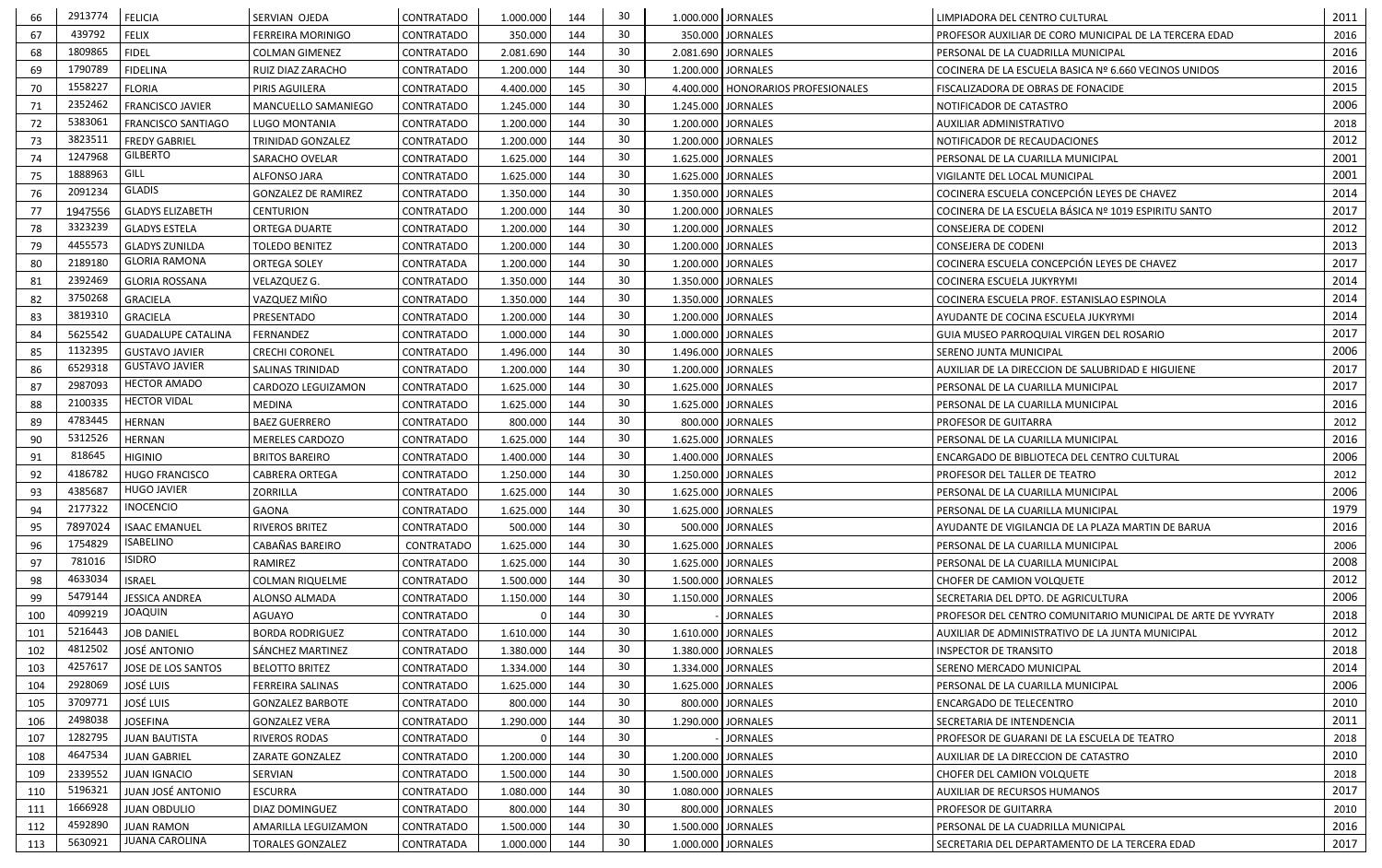| 114 | 1136826 | <b>JULIO CESAR</b>     | <b>RODRIGUEZ PEREZ</b>      | CONTRATADO        | 2.235.000 | 145 | 30 |                     | 2.235.000   HONORARIOS PROFESIONALES | ASESOR DE LA JUNTA MUNICIPAL                                      | 2017 |
|-----|---------|------------------------|-----------------------------|-------------------|-----------|-----|----|---------------------|--------------------------------------|-------------------------------------------------------------------|------|
| 115 | 3252500 | KARINA ELIZABETH       | <b>ACOSTA</b>               | CONTRATADO        | 1.350.000 | 144 | 30 | 1.350.000           | <b>JORNALES</b>                      | COCINERA DE LA ESCUELA VECINOS UNIDOS                             | 2014 |
| 116 | 4812562 | <b>KATERINE ANDREA</b> | SOLIS DEVACA                | <b>CONTRATADO</b> | 3.300.000 | 141 | 30 | 3.300.000   TECNICO |                                      | DIRECTORA DE OBRAS                                                | 2019 |
| 117 | 6036284 | LAURA ANALIA           | <b>TORALES MENDEZ</b>       | CONTRATADA        | 1.200.000 | 144 | 30 | 1.200.000           | <b>JORNALES</b>                      | ASISTENTE DE LA DIRECCION DE ADMINISTRACION Y FINANZAS            | 2018 |
| 118 | 3494710 | <b>LAURA DIANA</b>     | CABAÑAS DE BRITEZ           | <b>CONTRATADO</b> | 2.000.000 | 145 | 30 |                     | 2.000.000   HONORARIOS PROFESIONALES | DIRECTORA DE CODENI                                               | 2004 |
| 119 | 6660154 | <b>LAURA ISABEL</b>    | MARTINEZ GONZALEZ           | CONTRATADA        | 900.000   | 144 | 30 |                     | 900.000 JORNALES                     | ORDENANZA DE DOC                                                  | 2018 |
| 120 | 2098883 | <b>LAURA MARLENE</b>   | OVANDO CAMPUZANO            | CONTRATADO        | 500.000   | 144 | 30 |                     | 500.000 JORNALES                     | PROFESORA DE CORO MUNICIPAL DE LA TERCERA EDAD                    | 2016 |
| 121 | 5783062 | LEYDA FABIANA          | <b>ESTIGARRIBIA GIMENEZ</b> | CONTRATADO        | 450.000   | 144 | 30 |                     | 450.000 JORNALES                     | PROFESOR DEL CENTRO COMUNITARIO DE YBYRATY                        | 2012 |
| 122 | 6501630 | <b>LORENZO ARIEL</b>   | LOPEZ CARDOZO               | <b>CONTRATADO</b> | 1.380.000 | 144 | 30 | 1.380.000           | <b>JORNALES</b>                      | POLICIA DE TRANSITO                                               | 2019 |
| 123 | 3540444 | LIDA RAMONA            | LEÓN ADORNO                 | <b>CONTRATADO</b> | 1.625.000 | 144 | 30 | 1.625.000           | <b>JORNALES</b>                      | PERSONAL DE LA CUARILLA MUNICIPAL                                 | 2018 |
| 124 | 2098061 | LIDER ISAAC            | <b>VERA VEGA</b>            | <b>CONTRATADO</b> | 1.460.000 | 144 | 30 | 1.460.000           | <b>JORNALES</b>                      | SERENO MERCADO MUNICIPAL                                          | 2006 |
| 125 | 2466636 | <b>LIZ ANDREA</b>      | <b>BENITEZ ISASI</b>        | CONTRATADO        | 800.000   | 144 | 30 |                     | 800.000 JORNALES                     | PROFESORA DE DECLAMACIÓN DE LA ESCUELA Y EL TALLER DE DECLAMACIÓN | 2012 |
| 126 | 3492615 | <b>LUIS ALBERTO</b>    | <b>MENDEZ</b>               | CONTRATADO        | 1.560.000 | 144 | 30 |                     | 1.560.000   JORNALES                 | PERSONAL DE LA CUARILLA MUNICIPAL                                 | 2012 |
| 127 | 5711196 | MANUELA                | <b>VILLALBA ROTELA</b>      | <b>CONTRATADO</b> | 1.160.000 | 144 | 30 |                     | 1.160.000 JORNALES                   | PERSONAL DE LA CUARILLA MUNICIPAL                                 | 2017 |
| 128 | 2162857 | <b>MARCIANO</b>        | YEGROS GONZALEZ             | <b>CONTRATADO</b> | 1.540.000 | 144 | 30 |                     | 1.540.000   JORNALES                 | PERSONAL DE LA CUADRILLA MUNICIPAL                                | 2001 |
| 129 | 1519072 | <b>MARCOS</b>          | <b>DIAZ SAMANIEGO</b>       | <b>CONTRATADO</b> | 1.500.000 | 144 | 30 |                     | 1.500.000 JORNALES                   | CHOFER DE CAMION VOLQUETE                                         | 2011 |
| 130 | 2933473 | <b>MARCOS AURELIO</b>  | <b>ACOSTA FIGUEREDO</b>     | <b>CONTRATADO</b> | 1.800.000 | 144 | 30 |                     | 1.800.000   JORNALES                 | AYUDANTE PARA CAMION COMPACTADOR                                  | 2004 |
| 131 | 3204412 | <b>MARIA ANDREA</b>    | <b>ACOSTA LEZCANO</b>       | CONTRATADO        | 2.200.000 | 145 | 30 |                     | 2.200.000   HONORARIOS PROFESIONALES | NUTRICIONISTA - FONACIDE                                          | 2010 |
| 132 | 3614739 | <b>MARIA CELINA</b>    | LUGO DE ORTIZ               | <b>CONTRATADO</b> | 1.200.000 | 144 | 30 |                     | 1.200.000 JORNALES                   | COCINERA DE LA ESCUELA CONCEPCIÓN LEYES DE CHAVEZ                 | 2017 |
| 133 | 4982413 | MARIA DEL ROSARIO      | PEREZ VAZQUEZ               | <b>CONTRATADO</b> | 1.200.000 | 144 | 30 |                     | 1.200.000 JORNALES                   | COCINERA DE LA ESCUELA BÁSICA Nº 1359 DON CARLOS CALCENA          | 2017 |
| 134 | 2318833 | <b>MARIA ELENA</b>     | ALCARAZ GOMEZ               | CONTRATADO        | 970.000   | 144 | 30 |                     | 970.000 JORNALES                     | PROFESORA DE DANZA FOLCLORICA                                     | 2014 |
| 135 | 5540070 | <b>MARIA GISSEL</b>    | PEÑA VERA                   | <b>CONTRATADO</b> | 1.500.000 | 144 | 30 | 1.500.000           | <b>JORNALES</b>                      | LIQUIDADORA DE IMPUESTOS                                          | 2013 |
| 136 | 1063743 | <b>MARIA GLORIA</b>    | CARDOZO DE MERELES          | CONTRATADO        | 1.200.000 | 144 | 30 |                     | 1.200.000 JORNALES                   | COCINERA DE LA ESCUELA LAUREANA VEGA                              | 2014 |
| 137 | 1975588 | <b>MARIA INES</b>      | ACOSTA DE CAMPUZANO         | CONTRATADO        | 1.200.000 | 144 | 30 |                     | 1.200.000 JORNALES                   | COCINERA DE LA ESCUELA LAUREANA VEGA                              | 2014 |
| 138 | 2498036 | <b>MARIA LUISA</b>     | <b>ROMERO</b>               | CONTRATADO        | 1.000.000 | 144 | 30 |                     | 1.000.000   JORNALES                 | ENCARGADA DE BIBLIOTECA DEL CENTRO CULTURAL Y ARTESANAL           | 2016 |
| 139 | 5033755 | MARIA MAGDALENA        | <b>FERNANDEZ ROA</b>        | <b>CONTRATADO</b> | 1.350.000 | 144 | 30 |                     | 1.350.000 JORNALES                   | COCINERA DE LA ESCUELA BÁSICA Nº 1019 ESPIRITU SANTO              | 2017 |
| 140 | 2284382 | <b>MARIA MAXIMA</b>    | <b>GAONA FRANCO</b>         | CONTRATADO        | 1.350.000 | 144 | 30 | 1.350.000           | <b>JORNALES</b>                      | COCINERA DE LA ESCUELA MEDALLA MILAGROSA                          | 2014 |
| 141 | 3331661 | MARÍA VICTORINA        | CANTERO                     | <b>CONTRATADO</b> | 1.625.000 | 144 | 30 |                     | 1.625.000 JORNALES                   | PERSONAL DE LA CUARILLA MUNICIPAL                                 | 2006 |
| 142 | 5872263 | <b>MARIA VIVIANA</b>   | OJEDA NAVARRO               | CONTRATADO        | 1.200.000 | 144 | 30 |                     | 1.200.000 JORNALES                   | PERSONAL DE LIMPIEZA                                              | 2018 |
| 143 | 1848651 | <b>MARIO LUIS</b>      | <b>ESCOBAR ROJAS</b>        | CONTRATADO        | 2.362.000 | 141 | 30 | 2.362.000   TECNICO |                                      | ENCARGADO DE COMISIONES VECINALES                                 | 2012 |
| 144 | 3964042 | <b>MARTA ISABEL</b>    | RAMIREZ BAEZ                | CONTRATADO        | 1.500.000 | 144 | 30 | 1.500.000           | <b>JORNALES</b>                      | LIQUIDADORA DE IMPUESTOS                                          | 2014 |
| 145 | 1746262 | <b>MARTIN</b>          | SANABRIA GONZALEZ           | CONTRATADO        | 1.276.000 | 144 | 30 |                     | 1.276.000 JORNALES                   | PERSONAL DE LA CUARILLA MUNICIPAL                                 | 2006 |
| 146 | 5262483 | MARY ESTER             | <b>DELGADO RIQUELME</b>     | CONTRATADO        | 400.000   | 144 | 30 |                     | 400.000 JORNALES                     | PROFESORA DEL CENTRO COMUNITARIO MUNICIPAL DE ARTE DE YVYRATY     | 2018 |
| 147 | 3354855 | MAXIMO DANIEL          | ORTEGA AYALA                | CONTRATADO        | 2.500.000 | 141 | 30 |                     | 2.500.000 JORNALES                   | DIRECTOR DE TRANSITO                                              | 2016 |
| 148 | 1026790 | MEDARDO SALUSTIANO     | <b>BOGADO GONZALEZ</b>      | CONTRATADO        | 4.950.000 | 145 | 30 |                     | 4.950.000   HONORARIOS PROFESIONALES | ASESOR ECONÓMICO Y CONTADOR                                       | 2007 |
| 149 | 1754110 | <b>MERCEDES</b>        | <b>ALVAREZ</b>              | CONTRATADO        | 1.276.000 | 144 | 30 |                     | 1.276.000 JORNALES                   | LIMPIADORA DE LA INSTITUCIÓN                                      | 2006 |
| 150 | 619291  | MIGUEL ÁNGEL           | RODRÍGUEZ FERNANDEZ         | CONTRATADO        | 5.000.000 | 141 | 30 | 5.000.000   TECNICO |                                      | DIRECTOR DE RECAUDACIÓN                                           | 2012 |
| 151 | 3854793 | MILNER RODRIGO         | <b>FRANCO ALEMAN</b>        | CONTRATADO        | 1.300.000 | 144 | 30 |                     | 1.300.000 JORNALES                   | CHOFER DE DIRECCIÓN DE OBRAS                                      | 2011 |
| 152 | 2046954 | <b>MIRIAN ELISA</b>    | CHAVEZ DE CORONEL           | CONTRATADO        | 1.300.000 | 144 | 30 |                     | 1.300.000 JORNALES                   | COBRADORA DE MERCADO                                              | 2009 |
| 153 | 2943206 | <b>MIRTHA</b>          | <b>INSFRAN</b>              | CONTRATADO        | 1.430.000 | 144 | 30 |                     | 1.430.000 JORNALES                   | LIMPIADORA JUNTA MUNICIPAL                                        | 2001 |
| 154 | 2122790 | <b>MIRYAN</b>          | ARZAMENDIA                  | CONTRATADO        | 1.625.000 | 144 | 30 |                     | 1.625.000 JORNALES                   | PERSONAL DE LA CUARILLA MUNICIPAL                                 | 2001 |
| 155 | 3228515 | NATALIA NOEMÍ          | CÁCERES GAONA               | CONTRATADO        | 1.900.000 | 145 | 30 |                     | 1.900.000   HONORARIOS PROFESIONALES | NUTRICIONISTA - FONACIDE                                          | 2014 |
| 156 | 1432314 | NICASIO DEL PILAR      | <b>OVIEDO</b>               | CONTRATADO        | 1.625.000 | 144 | 30 |                     | 1.625.000 JORNALES                   | PERSONAL DE LA CUARILLA MUNICIPAL                                 | 2012 |
| 157 | 569379  | <b>NIDIA</b>           | SANABRIA DE SANTANDER       | CONTRATADO        | 1.000.000 | 144 | 30 |                     | 1.000.000 JORNALES                   | PROFESORA DE LITERATUTA DE LA ESCUELA DE DECLAMACIÓN              | 2001 |
| 158 | 928582  | NIDIA EULOGIA          | ACOSTA DE PEREZ             | CONTRATADO        | 1.276.000 | 144 | 30 |                     | 1.276.000 JORNALES                   | LIMPIADORA DE LA INSTITUCIÓN                                      | 2006 |
| 159 | 3516113 | <b>NIDIA RAQUEL</b>    | <b>MEZA ROBLES</b>          | CONTRATADO        | 1.200.000 | 144 | 30 |                     | 1.200.000 JORNALES                   | COCINERA DE LA ESCUELA CONCEPCIÓN LEYES DE CHAVEZ                 | 2014 |
| 160 | 3524751 | <b>NILDA ANTONIA</b>   | RICHER CHAVEZ               | CONTRATADO        | 1.100.000 | 144 | 30 |                     | 1.100.000 JORNALES                   | SECRETARIA DE DEPARTAMENTO DE SUMINISTRO                          | 2017 |
| 161 | 2215348 | NILDA BEATRIZ          | <b>GUTIERREZ DE ARCE</b>    | CONTRATADO        | 500.000   | 144 | 30 |                     | 500.000 JORNALES                     | ENCARGADA DE COMERCIALIZACIÓN DE PRODUCTOS ARTESANALES            | 2018 |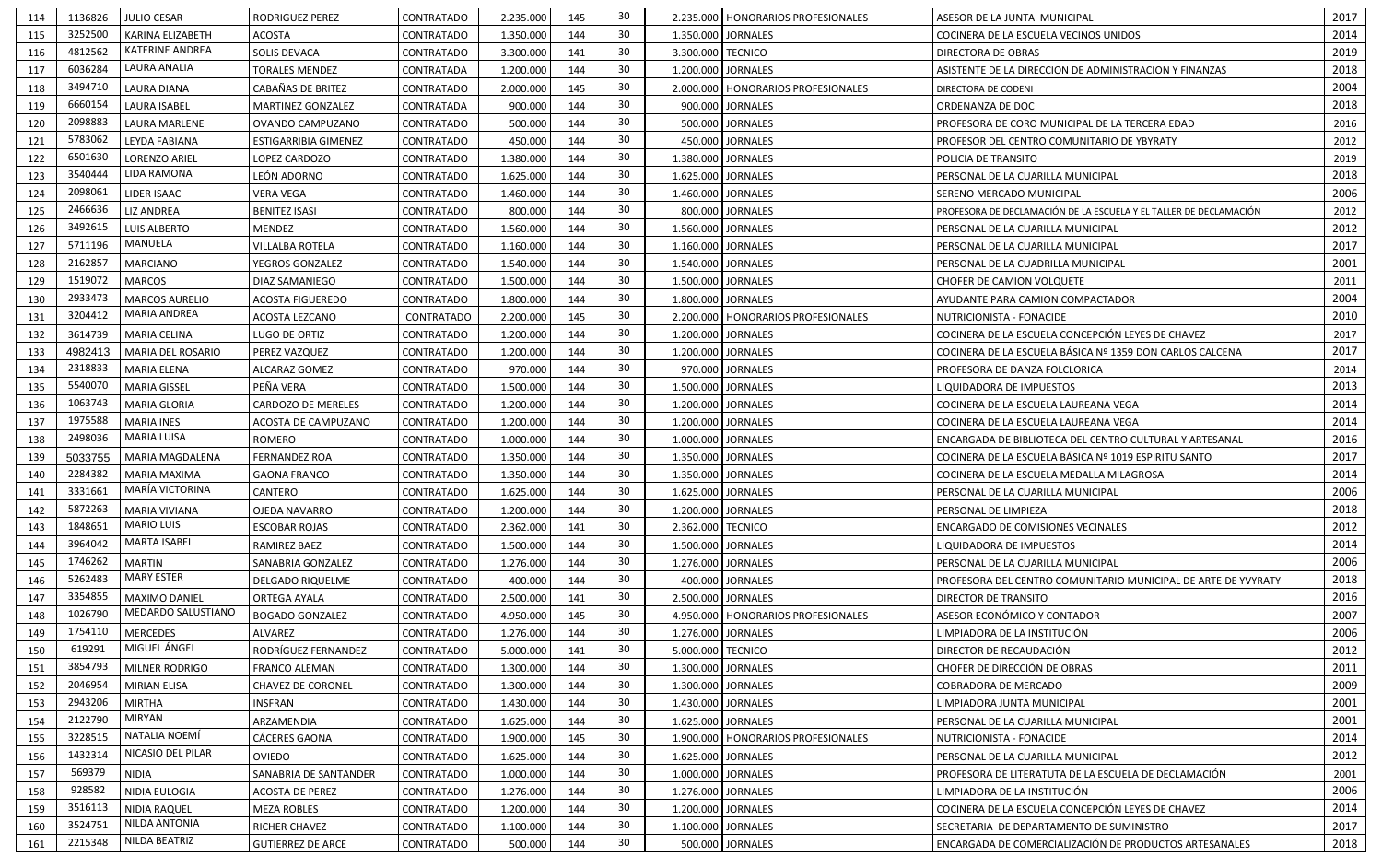| 162 | 3982589            | NILDA CONCEPCION             | <b>GONZALEZ CABALLERO</b> | CONTRATADO        | 2.700.000 | 145 | 30 |                    | 2.200.000   HONORARIOS PROFESIONALES       | DIRECTORA DE SALUBRIDAD E HIGIENE                        | 2016 |
|-----|--------------------|------------------------------|---------------------------|-------------------|-----------|-----|----|--------------------|--------------------------------------------|----------------------------------------------------------|------|
|     |                    |                              |                           |                   |           | 133 | 30 |                    | 500.000   BONIFICACIONES Y GRATIFICACIONES | DIRECTORA DE SALUBRIDAD E HIGIENE                        | 2016 |
|     | 4132772            | NÍNIVE MARIA                 |                           |                   |           |     | 30 |                    |                                            |                                                          |      |
| 163 |                    | ALEJANDRA                    | ARCE CHAMORRO             | CONTRATADO        | 970.000   | 144 |    |                    | 970.000 JORNALES                           | PROFESORA DE DANZA JAZZ                                  | 2010 |
| 164 | 3448169            | NOELIA ISIDORA               | SALINAS CABAÑAS           | <b>CONTRATADO</b> | 1.330.000 | 144 | 30 |                    | 1.330.000 JORNALES                         | <b>RECEPCIONISTA</b>                                     | 2004 |
| 165 | 3303069            | <b>NORMA BEATRIZ</b>         | PEREZ RUIZ                | CONTRATADO        | 1.350.000 | 144 | 30 |                    | 1.350.000 JORNALES                         | COCINERA DE LA ESCUELA URUNDE'Y                          | 2014 |
| 166 | 2103153            | <b>OSCAR ARSENIO</b>         | ALVARENGA CABAÑAS         | <b>CONTRATADO</b> | 1.625.000 | 144 | 30 |                    | 1.625.000 JORNALES                         | PERSONAL DE LA CUARILLA MUNICIPAL                        | 2017 |
| 167 | 2128046            | <b>OSCAR</b>                 | <b>ALFONSO CACERES</b>    | CONTRATADO        | 1.500.000 | 144 | 30 |                    | 1.500.000 JORNALES                         | ENCARGADO DE LIMPIADORES DE LA INSTITUCIÓN               | 2019 |
| 168 | 4218576            | OSCAR ASUNCIÓN               | RODRIGUEZ ORTIZ           | CONTRATADO        | 1.800.000 | 144 | 30 |                    | 1.800.000 JORNALES                         | ENCARGADO DE MANTENIMIENTO Y REPARACIONES DE REP. MUNIC  | 2016 |
| 169 | 1245050            | PABLO                        | <b>ROA</b>                | <b>CONTRATADO</b> | 1.700.000 | 144 | 30 |                    | 1.700.000 JORNALES                         | DIRECTOR DEL MERCADO MUNICIPAL                           | 2016 |
| 170 | 1697871            | PAOLA MARIA                  | ROJAS PANIAGUA            | CONTRATADO        | 1.035.000 | 144 | 30 |                    | 1.035.000 JORNALES                         | PROFESORA DE DECLAMACIÓN DE LA ESCUELA DE DECLAMACIÓN    | 2010 |
| 171 | 3974912            | PAOLA ASUNCIÓN               | ZARZA VEGA                | CONTRATADO        | 400.000   | 144 | 30 |                    | 400.000 JORNALES                           | PROFESORA DEL CENTRO COMUNITARIO DEL ARTE DE YBYRATY     | 2012 |
| 172 | 1489727            | PORFIRIA                     | LÓPEZ DE MORENO           | CONTRATADO        | 1.298.000 | 144 | 30 |                    | 1.298.000 JORNALES                         | LIMPIADORA DE LA INSTITUCIÓN                             | 2007 |
| 173 | 713751             | <b>PORFIRIO SAMUEL</b>       | <b>CACERES REINOZZO</b>   | <b>CONTRATADO</b> | 920.000   | 144 | 30 |                    | 920.000 JORNALES                           | <b>SERENO DE CAPEDI</b>                                  | 2004 |
| 174 | 2315455            | <b>RAFAELA</b>               | <b>BARBOTTE DE YEGROS</b> | CONTRATADO        | 1.500.000 | 144 | 30 |                    | 1.500.000 JORNALES                         | ASISTENDE DE LA SECRETARIA DE LA MUJER                   | 2016 |
| 175 | 1771781            | <b>RAMON</b>                 | <b>BENITEZ ESCOBAR</b>    | CONTRATADO        | 1.478.000 | 144 | 30 |                    | 1.478.000 JORNALES                         | <b>INSPECTOR DE TRANSITO</b>                             | 2001 |
| 176 | 1713845            | <b>RAMON ARTEMIO</b>         | ALDAMA CENTURIÓN          | <b>CONTRATADO</b> | 3.900.000 | 145 | 30 |                    | 3.900.000   HONORARIOS PROFESIONALES       | JEFE DE GABINETE                                         | 2014 |
| 177 | 1898186            | <b>RAMONA</b>                | ORTIZ OJEDA               | CONTRATADO        | 2.362.070 | 144 | 30 |                    | 2.362.070 JORNALES                         | ENCARGADA DE SECRETARIA DE ACCION SOCIAL                 | 2010 |
| 178 | 1667958            | <b>REGIS</b>                 | CABAÑAS RIVEROS           | <b>CONTRATADO</b> | 1.344.000 | 144 | 30 |                    | 1.344.000 JORNALES                         | <b>SERENO MUNICIPAL</b>                                  | 2015 |
| 179 | 4635983            | REINALDO                     | ALFONSO RUIZ DIAZ         | <b>CONTRATADO</b> | 1.625.000 | 144 | 30 |                    | 1.625.000 JORNALES                         | PERSONAL DE LA CUADRILLA MUNICIPAL                       | 2017 |
| 180 | 5024267            | <b>RICARDO</b>               | GAONA                     | CONTRATADO        | 1.200.000 | 144 | 30 |                    | 1.200.000 JORNALES                         | <b>CHOFER DE CODENI</b>                                  | 2017 |
| 181 | 4387304            | <b>ROBERT DAMIR</b>          | <b>JARA MARECOS</b>       | <b>CONTRATADO</b> | 800.000   | 144 | 30 |                    | 800.000 JORNALES                           | PROFESOR DE GUITARRA                                     | 2013 |
| 182 | 4752535            | ROBERTO                      | <b>FIGUEREDO</b>          | CONTRATADO        | 2.200.000 | 144 | 30 |                    | 2.200.000 JORNALES                         | CHOFER CAMION COMPACTADOR                                | 2011 |
| 183 | 4186368            | <b>ROBERTO RAMON</b>         | <b>GONZALEZ ROMAN</b>     | CONTRATADO        |           | 144 | 30 |                    | <b>JORNALES</b>                            | PROFESOR DE TEORIA TEATRAL DE LA ESCUELA DE TEATRO       | 2011 |
|     | 4109409            | <b>RODOLFO</b>               | VILLASBOA PÉREZ           |                   | 2.500.000 | 145 | 30 |                    |                                            |                                                          | 2017 |
| 184 |                    |                              |                           | CONTRATADO        |           |     | 30 |                    | 2.500.000   HONORARIOS PROFESIONALES       | ENCARGADO DEL DEPARTAMENTO DE AGRICULTURA                | 2017 |
| 185 | 6258341<br>4981501 | <b>RODRIGO FABIAN</b>        | LEÓN FRETES               | CONTRATADO        | 1.625.000 | 144 | 30 |                    | 1.625.000 JORNALES                         | PERSONAL DE LA CUADRILLA MUNICIPAL                       |      |
| 186 |                    | <b>ROMINA</b>                | <b>FLORENTIN MEDINA</b>   | CONTRATADO        | 1.150.000 | 144 |    |                    | 1.150.000 JORNALES                         | <b>AUXILIAR DE OBRAS</b>                                 | 2011 |
| 187 | 3331686            | <b>RONNY EMILIO</b>          | <b>AMARILLA RIVEROS</b>   | CONTRATADO        | 1.500.000 | 144 | 30 |                    | 1.500.000 JORNALES                         | <b>CHOFER DE TRACTOR AGRICOLA</b>                        | 2011 |
| 188 | 5383925            | <b>RUTH MARIZA</b><br>SAMUEL | <b>TORRES GOMEZ</b>       | CONTRATADO        | 450.000   | 144 | 30 |                    | 450.000 JORNALES                           | PROFESORA AUXILIAR DE DANZA FOLCLORICA                   | 2013 |
| 189 | 5124200            |                              | <b>VELAZQUEZ ESCOBAR</b>  | <b>CONTRATADO</b> | 1.500.000 | 145 | 30 |                    | 1.500.000   HONORARIOS PROFESIONALES       | ASISTENTE TECNICO DEL DEPARTAMENTO DE AGRICULTURA        | 2018 |
| 190 | 1961195            | SANTIAGO                     | <b>ESCOBAR PRESENTADO</b> | CONTRATADO        | 1.334.000 | 144 | 30 |                    | 1.334.000 JORNALES                         | SERENO POLIDEPORTIVO MUNICIPAL                           | 1985 |
| 191 | 1282634            | <b>SANTOS</b>                | ROJAS ORTEGA              | CONTRATADO        | 1.180.000 | 144 | 30 | 1.180.000 JORNALES |                                            | SERENO MUNICIPAL (ESCUELA YBYRATY)                       | 2006 |
| 192 | 5626941            | SERGIO DAVID                 | <b>FRETES OVELAR</b>      | CONTRATADO        | 1.500.000 | 144 | 30 | 1.500.000 JORNALES |                                            | ENCARGADO DE LA SECRETARIA DE LA JUVENTUD                | 2019 |
| 193 | 3534668            | SILVINA                      | LOPEZ RUIZ DIAZ           | CONTRATADO        | 1.200.000 | 144 | 30 |                    | 1.200.000 JORNALES                         | COCINERA DE LA ESCUELA BÁSICA Nº 1359 DON CARLOS CALCENA | 2017 |
| 194 | 1094356            | SINDULFO                     | <b>GONZALEZ MENDEZ</b>    | CONTRATADO        | 1.500.000 | 144 | 30 |                    | 1.500.000 JORNALES                         | CHOFER DEL CAMION BOLQUETE                               | 2017 |
| 195 | 6261909            | <b>TEOFILO ABRAHAN</b>       | ARCE ESTIGARRIBIA         | CONTRATADO        | 400.000   | 144 | 30 |                    | 400.000 JORNALES                           | FACILITADOR COMUNITARIO DE CENTRO DE ARTE COMUNITARIO    | 2019 |
| 196 | 3493490            | <b>TOMAS</b>                 | <b>MORINIGO</b>           | CONTRATADO        | 1.800.000 | 144 | 30 |                    | 1.800.000 JORNALES                         | AYUDANTE CAMION COMPACTADOR                              | 2010 |
| 197 | 4146105            | <b>FREDDY ROLANDO</b>        | LUGO MENCIA               | CONTRATADO        | 500.000   | 144 | 30 |                    | 500.000 JORNALES                           | UJIER DE LA INTENDENCIA                                  | 2018 |
| 198 | 2082599            | <b>VICTOR ARMANDO</b>        | COLMAN ROJAS              | CONTRATADO        | 1.500.000 | 144 | 30 |                    | 1.500.000 JORNALES                         | SERENO DEL CENTRO CULTURAL                               | 2006 |
| 199 | 998955             | <b>VICTOR ESTEBAN RAMON</b>  | <b>GAONA SERVIN</b>       | CONTRATADO        | 1.600.000 | 144 | 30 |                    | 1.600.000 JORNALES                         | CHOFER DE LA JUNTA MUNICIPAL                             | 2014 |
| 200 | 4067642            | <b>VICTOR HUGO</b>           | ROMERO RODRIGUEZ          | CONTRATADO        | 1.000.000 | 144 | 30 |                    | 1.000.000 JORNALES                         | GUARDIA DEL LOCAL DE LA JUNTA MUNICIPAL                  | 2019 |
| 201 | 696705             | <b>VICTOR RAMON</b>          | <b>FERNANDEZ FRIZZOTI</b> | CONTRATADO        | 1.478.000 | 144 | 30 |                    | 1.478.000 JORNALES                         | <b>INSPECTOR DE TRANSITO</b>                             | 2001 |
| 202 | 1501251            | <b>VIRGINIO</b>              | MEDINA                    | CONTRATADO        | 1.625.000 | 144 | 30 |                    | 1.625.000 JORNALES                         | SERENO MUNICIPAL                                         | 2001 |
| 203 | 1992919            | <b>WILBERTO</b>              | <b>FLORENTIN</b>          | CONTRATADO        | 1.625.000 | 144 | 30 |                    | 1.625.000 JORNALES                         | PERSONAL DE LA CUARILLA MUNICIPAL                        | 2016 |
| 204 | 4332083            | <b>WILSON</b>                | PEREZ YEGROS              | CONTRATADO        | 1.380.000 | 144 | 30 |                    | 1.380.000 JORNALES                         | <b>INSPECTOR DE TRANSITO</b>                             | 2016 |
| 205 | 5628204            | <b>WILSON FABIAN</b>         | GONZALEZ                  | CONTRATADO        | 1.625.000 | 144 | 30 |                    | 1.625.000 JORNALES                         | <b>SERENO MUNICIPAL</b>                                  | 2009 |
| 206 | 4448513            | DIEGO AMIR                   | MONTIEL DUARTE            | CONTRATADO        |           | 144 | 30 |                    | 0 JORNALES                                 | PROF. DE SEMINARIO DE LA ESC. DE TEATRO                  | 2018 |
| 207 | 4132760            | YANINA ALEJANDRA             | ARCE CHAMORRO             | CONTRATADO        | 450.000   | 144 | 30 |                    | 450.000 JORNALES                           | PROFESORA AUXILIAR DE DANZA JAZZ                         | 2015 |
|     |                    |                              |                           |                   |           |     |    |                    |                                            |                                                          |      |